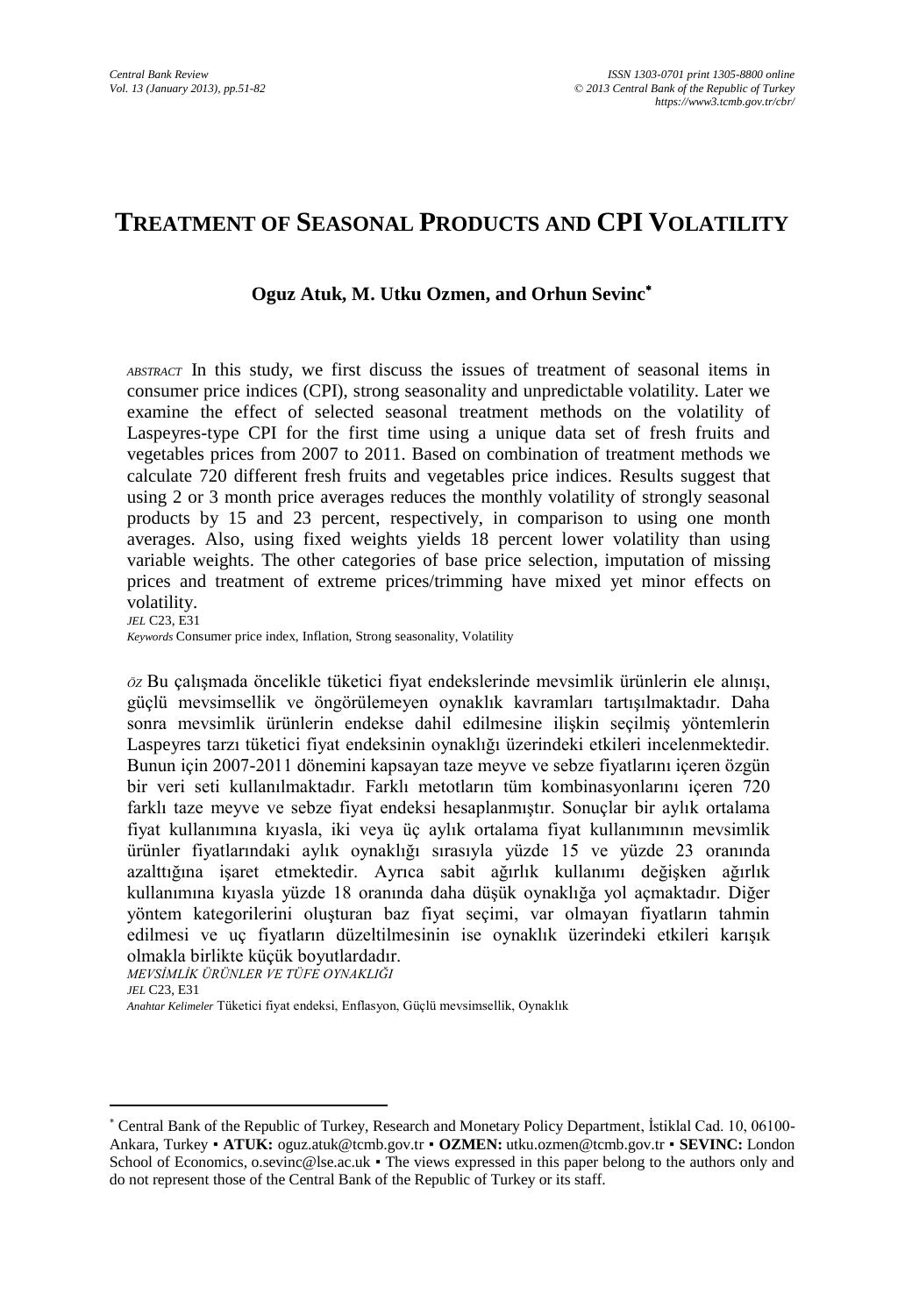### **1. Introduction**

Treatment of seasonal products in consumer price index calculations is a difficult task since it requires more assumptions compared to the treatment of non-seasonal products. Since these products are not continuously available on the market, issues like which representative items to include at each month and how to assign relative weights to these items demand special attention. All these technical choices made are directly linked to how volatile the seasonal good prices will be –a concern not to be underestimated since seasonality is a major source of volatility in the consumer price index.

As long as the calendar months of the predetermined items' entry and exit coincide each year and relative weights are correctly assigned, the volatility in the seasonal goods inflation will be predictable and of reasonable magnitude. However, the presence of irregular moving seasonality might yield the predetermined methodological choices highly inefficient in terms of keeping volatility low. In other words, the predictable volatility stemming from seasonality is not a big concern, whereas the unpredictable volatility due to irregular seasonal fluctuations is. Dealing with this type of volatility is of great importance not only from the technical perspective, but also from the policy side. The reflection of high volatility is visible in the form of sharp and mostly not economically justifiable jumps in headline inflation. This, while challenging the communication and expectation management strategies of policy makers, might also introduce significant welfare implications to the society as well.

Nature of seasonal item prices in a consumer basket is highly sensitive to the supply chain and the market structure of seasonal items. As a result, the proper approach of treatment for those items depends crucially on countryspecific structure of production. Therefore it is essential to make the choice among alternative methods using actual data provided that the methods satisfy the objective of seasonal treatment. Given the objective of removing volatility driven by irregular seasonality, this study introduces a novel way of method combination selection procedure by quantifying the contributions of different methods to different volatility measures. The candidate set of methods employed in this study is selected according to their applicability, reasonability of their underlying assumptions and integrity with the methodology of non-seasonal items.

In order to raise attention to the macro level implications of unpredictable volatility stemming from seasonal products and to contribute to the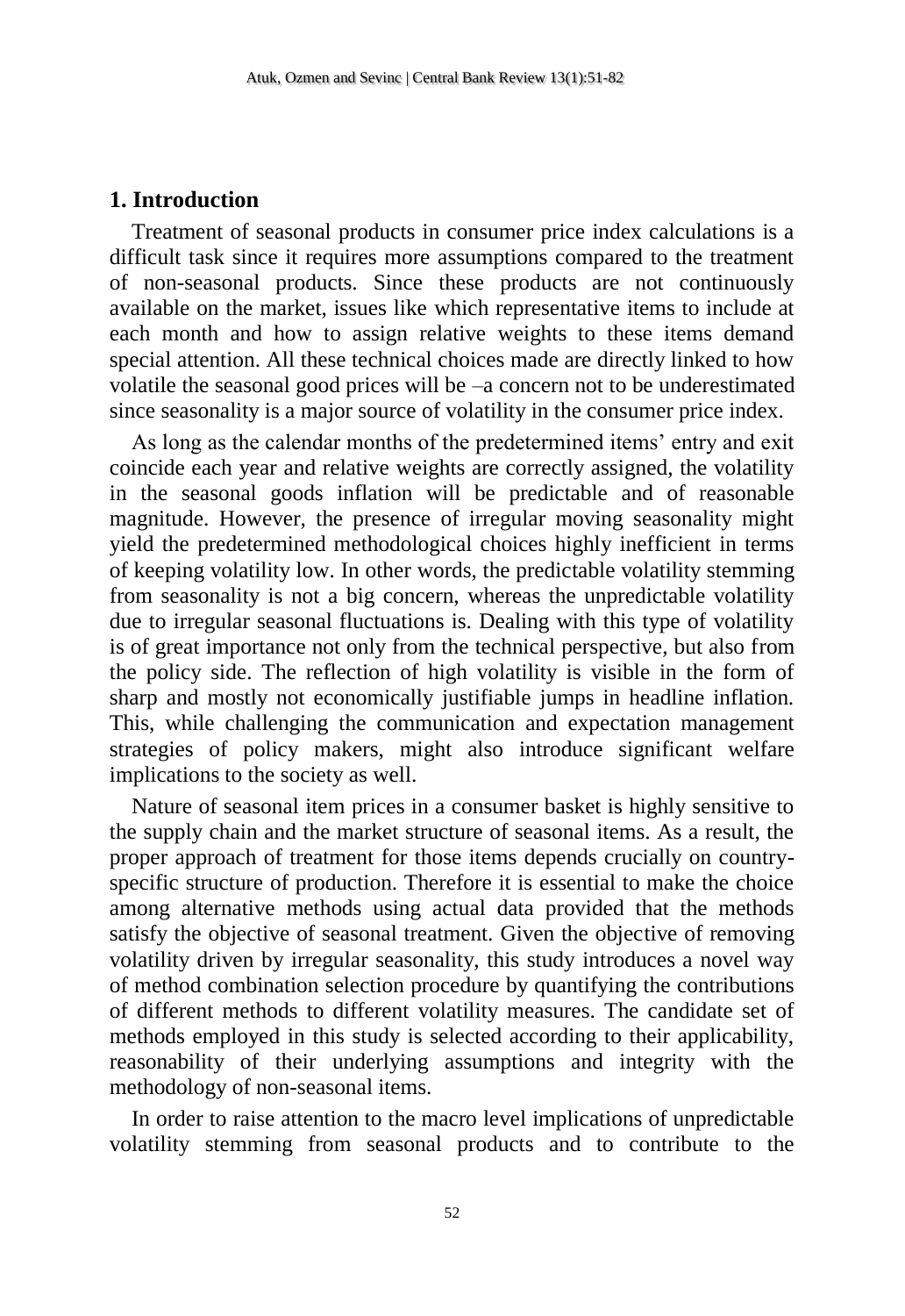methodological discussion, this study first discusses the treatment of seasonal products and related challenges from the perspective of policy makers. Next, the study critically reviews the methodological choices available for the treatment of seasonal products. Following that, using the fresh fruits and vegetables prices –most volatile seasonal products in Turkey case– as the framework and making use of a unique and rich dataset, the study provides an empirical analysis by exploiting alternative treatment options. A large number of different fresh fruits and vegetables price indices calculated are then assessed with the sole aim of achieving lowest volatility. Finally, the contribution of each approach to overall volatility of fresh fruits and vegetables prices is analyzed along with a concluding discussion of their implications to the volatility of the headline inflation.

# **2. Strong Seasonality and Treatment of Seasonal Products: An Overview**

# **2.1. Strong Seasonality and Treatment of Seasonal Products**

The well-known fact about seasonal products in a consumer price index is that they have a significant impact on the volatility of the aggregate index. On the other hand, what is not that well-known is the characteristics of this volatility. In the following sections firstly the nature of seasonal product price volatility will be centered on the concept of strong seasonality and it will be characterized by the size of unpredictable price changes. Accordingly, Section 2.1.1 describes the problem associated with seasonal products. Then there are two subsections discussing the implications of seasonal volatility of prices on the quality of a consumer price index and on the communication of an inflation targeting central bank's policy actions. First three subsections provide the basis to the need of special treatment of seasonal items in the Consumer Price Index (CPI). Lastly, Section 2.2 introduces an overview of the seasonal product treatment in the literature. Moreover, the last section discusses potential problems associated with seasonal treatment methods that are frequently cited.

# **2.1.1. Strong Seasonality and the Size of Unpredictable Volatility**

Seasonality brings important challenges both in the calculation and in the interpretation of a price index. Because most price changes do not exhibit a seasonal pattern and they are only subject to marginal cost shocks; they do not possess a chronic type of volatility such as some systematically volatile seasonal products have. Depending on the strength of common or sector specific shocks, prices of the majority of items in a consumption basket might fluctuate relatively more for periods when cost shocks are intense.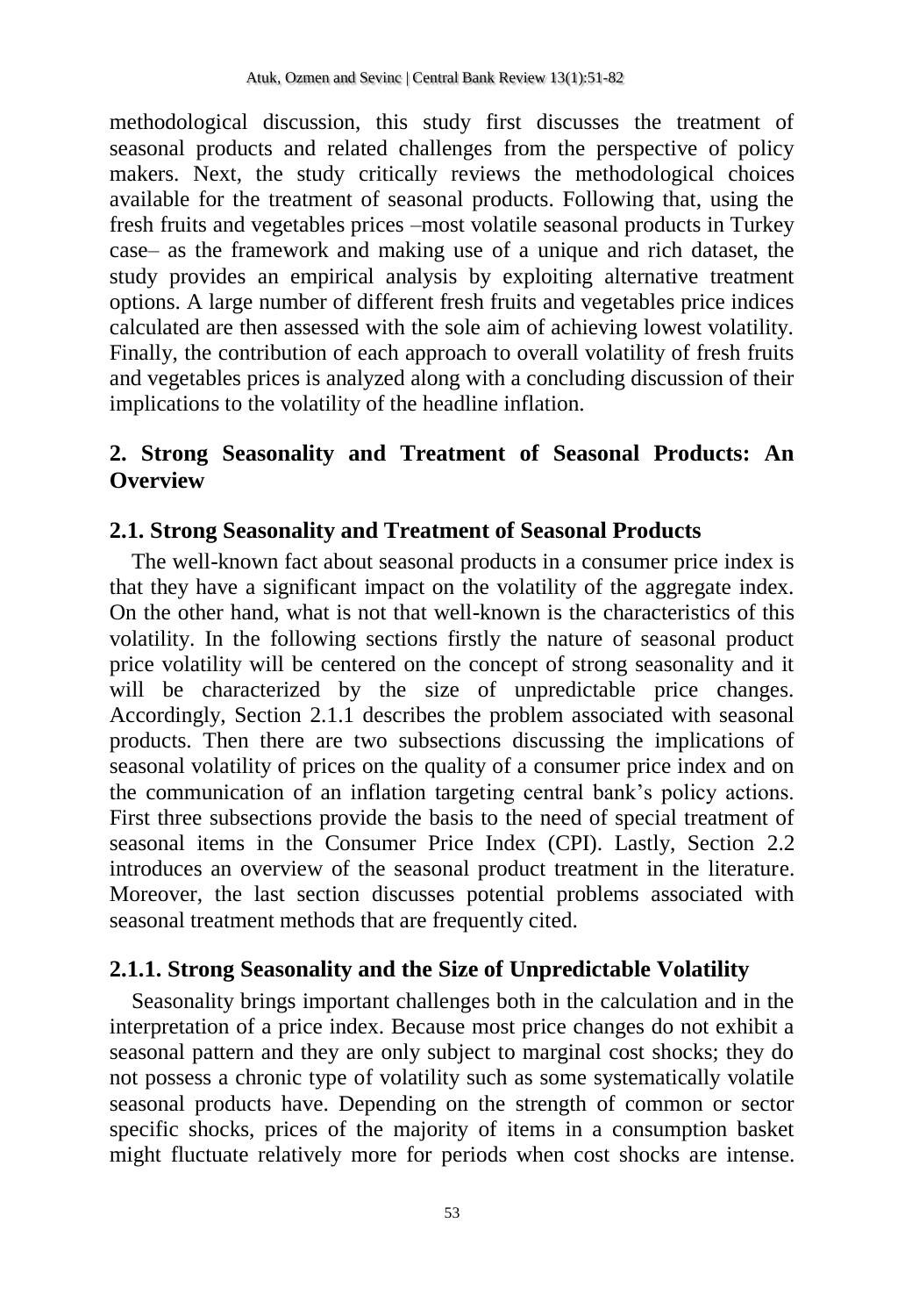Consequently, in a general perspective the main characterization about such volatility is that its contribution to the total volatility of the index becomes large only for certain periods of time. On the other hand, for some items impact of seasonality on volatility is strong and persistent. These so called strongly seasonal products such as many fruits, vegetables and clothing products can only be found in the markets for certain periods of the year.

It is essential to distinguish between the volatility of strongly seasonal items and that of remaining items in the price index. The difference is mainly structural in the sense that prices of strongly seasonal items, if not treated properly in CPI calculations, may generate volatility that is external to the pricing dynamics of other items. This is not to say that price changes of strongly seasonal products are not driven by the states of supply or demand conditions. On the contrary, the exogenous volatility is imposed by the flawed treatment, which does not take into account demand-supply equilibrium in the market. Changes that account for the volatility stem from unadjusted inclusion of seasonal price fluctuations in the basket, which are rapidly corrected by the choices of the consumers. Accordingly, unexpected seasonal variations in sectors associated with strongly seasonal products should be treated with special care.

Volatility of strongly seasonal products is a distinct phenomenon compared to that of other products. Still, distinguishing the volatility of strongly seasonal products does not imply that an ordering of different products along the levels of price volatility is irrelevant. For example, energy prices are more volatile than durable consumption goods. The superiority of energy price volatility in this example is perfectly transformable into the level of stochastic marginal cost shocks. Hence, this volatility has predictable economic roots and no special treatment of energy prices is implied. The same applies even for many products with seasonal characteristics. For example, prices of items such as education services and hotels show seasonal fluctuations, yet the source of associated price changes- seasonality in regulator periods for the first and seasonality of demand for the second- remain relatively weak in generating a sizeable and unpredictable volatility.

In order to clarify the effect of unpredictable volatility on inflation, using contributions of selected item groups' on annual headline inflation is appropriate for several reasons. First, it has been recognized for a long time that looking at annual changes provides a linear seasonal adjustment. Noting that our intention is not to remove all stochastic seasonality in the series, contribution to annual inflation is capable of reflecting accumulated monthspecific price changes on annual inflation. Second, calculating contributions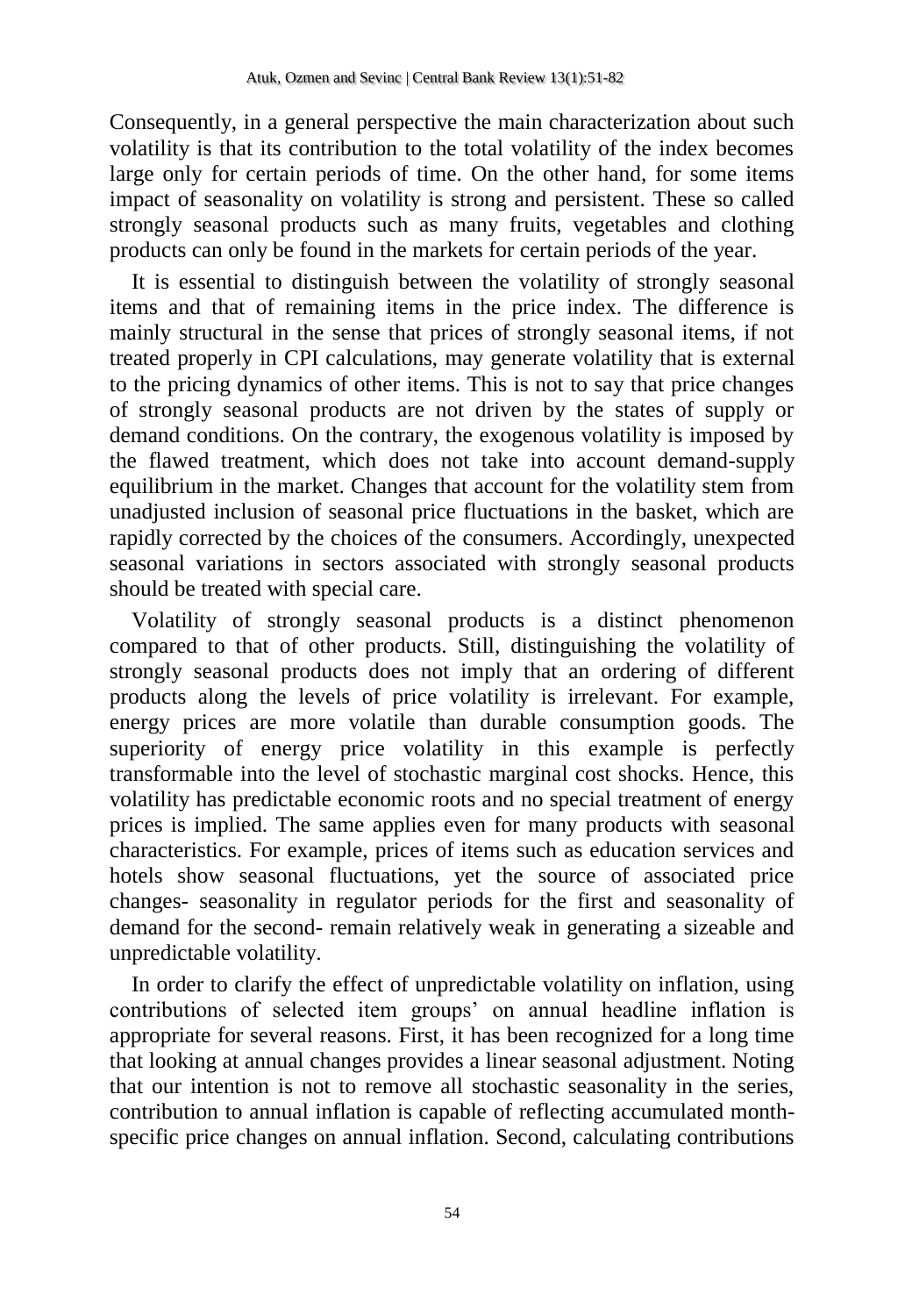allows for adjusting the price changes according to their consumption weights in the basket.

Contributions for each month from January 2006 to February 2012 are illustrated in Figure 1. In addition, the descriptive statistics are given in Table 1. Group selection is done on the basis of reflecting the volatility of different types of items. Figures point that transport services display the smoothest contribution to the annual inflation, whereas other selected item groups have their own courses of contributions with varying volatility.





A brief description of the sectors associated with the selected items provides the insight on the evolution of contributions and information about the representativeness of the selection. Durable goods, fuel oil, transport services and processed food items do not display strong seasonality, i.e. all items are available throughout the year. Durable goods and fuel oil are characterized by a high degree of import dependency. Also, processed food items used in this study, bread, cereals and oils, are highly vulnerable to marginal cost shocks in import prices (Başkaya, Gürgür and Öğünç, 2008). While durable goods and fuel oil fluctuate between positive and negative levels of contribution depending mostly on international prices and exchange rate developments, the contribution of the processed food group remaining at positive levels reflects the effects of factors such as international food prices. Adversely affected by fuel oil price developments, transport services group have a smooth contribution path partly due to the share of input prices in the final price being low. On the strong seasonality front the prices of fresh fruits and vegetables group being significantly more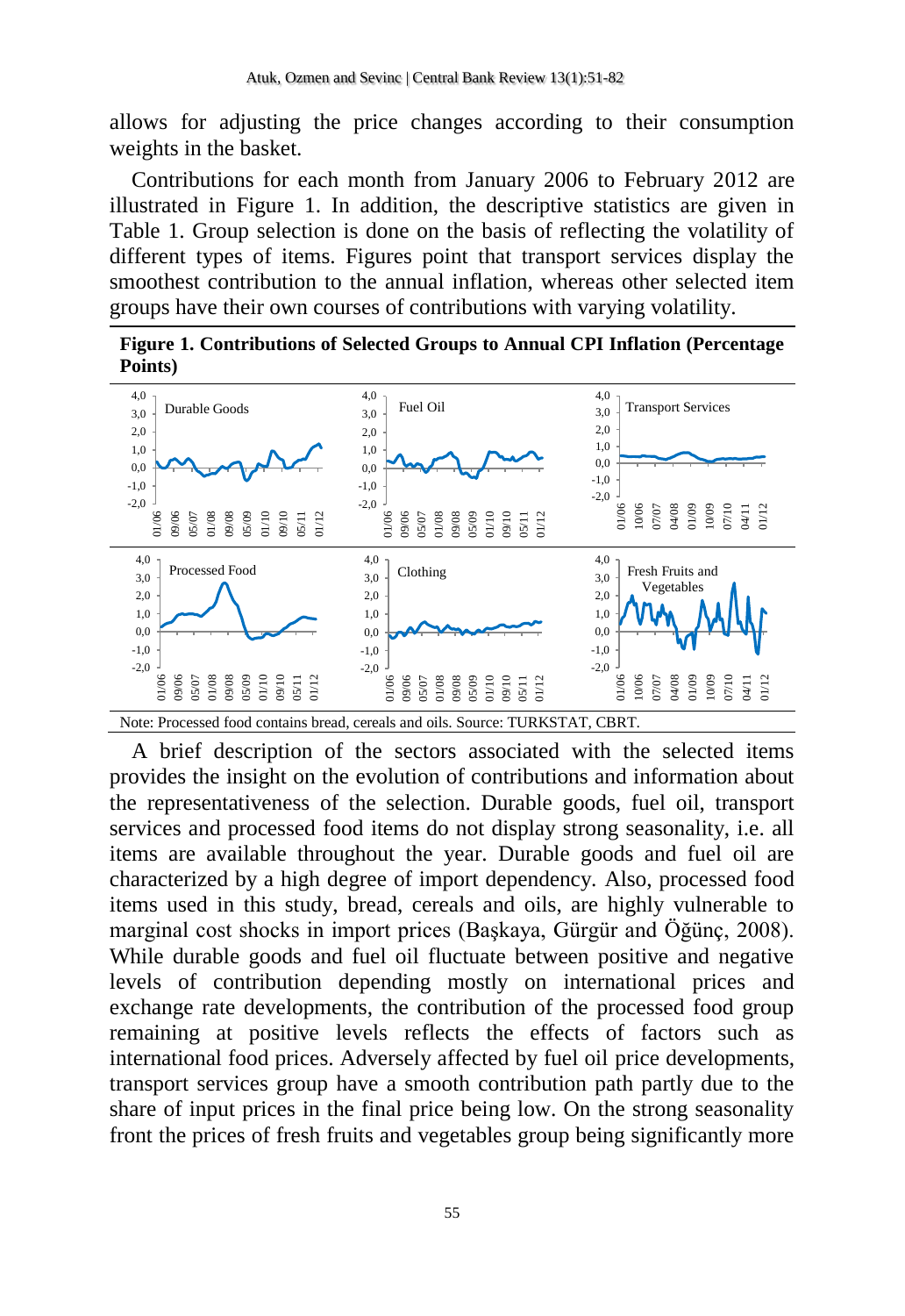volatile than those of the clothing group suggests that strong seasonality nature of product groups is not the only decisive factor of high volatility.

The main determinant of the divergence in the levels of volatility across strongly seasonal items is the different market structure of the sectors. The following example clearly illustrates the reason of such divergence. Assume that the climate conditions are very favorable and the summer season starts earlier than regular. Therefore, consumers demand t-shirts and similar items suitable for warmer weather before the start of the regular summer season. In addition to this general favorable condition, at the same time suppose that a flood affects a region where most of the season's fruit production takes place and thus hits the fresh fruit supply. Consequently, t-shirts and fruit prices are expected to jump contrary to the regular seasonal pattern. In other words, there is potential that these events generate unpredictable volatility in both item groups. However, sectoral differences result in a substantial change in terms of the realized volatility for both groups. The vast number of clothing products manufacturers and timing of the production (taking place in advance of the beginning of season) allows for stock-building. That assures meeting the demand shock to some extent. On the other hand, for fresh fruits and vegetables majority of the production area is affected by the irregular seasonal climate effect so that the supply shock yields a temporary decline in the aggregate supply.

| A. Contribution of Selected Items to the Annual Headline Inflation (Percentage Point) |                                                                                                                      |          |                                          |                  |                              |                     |  |  |
|---------------------------------------------------------------------------------------|----------------------------------------------------------------------------------------------------------------------|----------|------------------------------------------|------------------|------------------------------|---------------------|--|--|
|                                                                                       | Processed<br>Food                                                                                                    | Fuel Oil | Clothing                                 | Durable<br>Goods | Transport<br><b>Services</b> | Fr. Fruit &<br>Veg. |  |  |
| Mean                                                                                  | 0.73                                                                                                                 | 0.38     | 0.21                                     | 0.23             | 0.34                         | 0.65                |  |  |
| Max.                                                                                  | 2.72                                                                                                                 | 0.93     | 0.61                                     | 1.36             | 0.64                         | 2.73                |  |  |
| Min.                                                                                  | $-0.42$                                                                                                              | $-0.56$  | $-0.32$                                  | $-0.71$          | 0.09                         | $-1.25$             |  |  |
| Standard Dev.                                                                         | 0.77                                                                                                                 | 0.39     | 0.22                                     | 0.45             | 0.12                         | 0.82                |  |  |
|                                                                                       |                                                                                                                      |          | B. First Difference of the Contributions |                  |                              |                     |  |  |
|                                                                                       | Durable<br>Fr. Fruit &<br>Processed<br>Transport<br>Fuel Oil<br>Clothing<br>Goods<br>Food<br><b>Services</b><br>Veg. |          |                                          |                  |                              |                     |  |  |
| Mean                                                                                  | 0.01                                                                                                                 | 0.00     | 0.01                                     | 0.01             | $-0.001$                     | 0.01                |  |  |
| Max.                                                                                  | 0.40                                                                                                                 | 0.42     | 0.24                                     | 0.46             | 0.09                         | 2.09                |  |  |
| Min.                                                                                  | $-0.42$                                                                                                              | $-0.49$  | $-0.23$                                  | $-0.50$          | $-0.12$                      | $-1.40$             |  |  |
| Standard Dev.                                                                         | 0.15                                                                                                                 | 0.16     | 0.11                                     | 0.17             | 0.04                         | 0.67                |  |  |
| Variance Test<br>Prob.*                                                               | 0.00                                                                                                                 | 0.00     | 0.00                                     | 0.00             | 0.00                         | 0.08                |  |  |

<span id="page-5-0"></span>

| Table 1. Descriptive Statistics of Contribution to Annual Inflation |  |  |
|---------------------------------------------------------------------|--|--|
|---------------------------------------------------------------------|--|--|

Notes: Data ranges from January 2006 to February 2012. Processed food group contains bread, cereals and oils. (\*) Variance Test Prob. refers to the variance ratio test of the series in Panel A and B under the null of unit variance ratios of contributions of item groups and their first difference.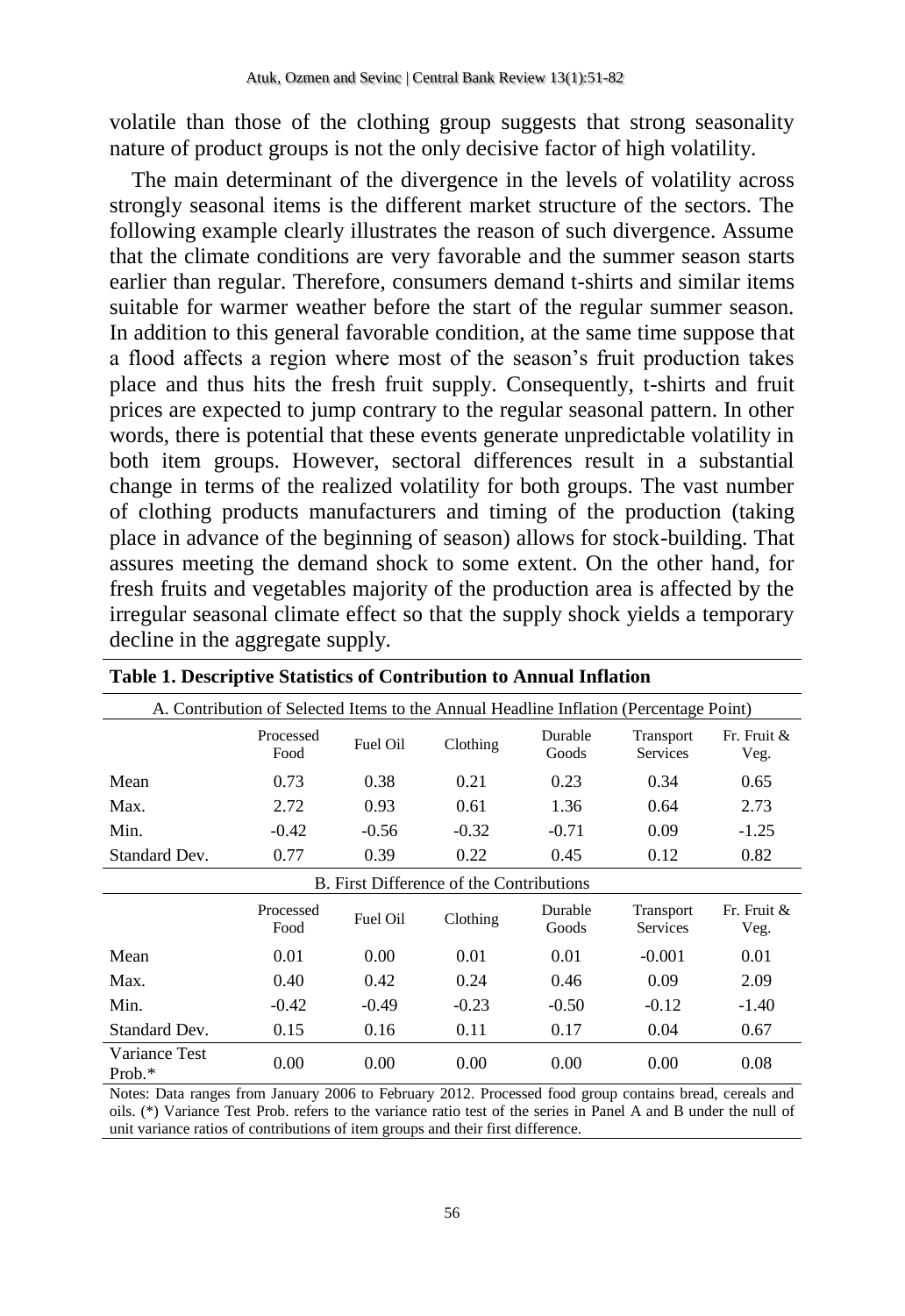Panel A in [Table 1](#page-5-0) presents descriptive statistics for the contribution to annual headline inflation of selected item groups. The highest average contribution to the annual inflation comes from processed food group in our selected item list. It is followed by fresh fruits and vegetables, while clothing provides the smallest contribution on average. The contribution of fresh fruits and vegetables is the most volatile series with the biggest range. It is closely followed by the contribution of processed food, which suggests that volatility stemming from non-seasonal products can be as large as volatility stemming from the products of strongly seasonal nature in this respect. However, the type of volatilities differs when first difference of the contribution series are examined.

Figure 2 shows the first differenced contributions. First difference corresponds to the monthly net contribution of the item group to the annual inflation. From the figure it is evident that monthly net contributions of the items other than fresh fruits and vegetables group vary at small rates. The contribution of the fresh fruits and vegetables groups to headline inflation on the other hand can vary by 2 percentage points one month to another and is totally unpredictable.



Note: Source: TURKSTAT, CBRT.

Panel B in Table 1 provides the descriptive statistics of monthly net contributions. As suggested by Figure 2, differenced contributions of fresh fruits and vegetables, as in regular contributions display the largest volatility, almost 4 times larger (in terms of standard deviation) than that of durable goods. Bottom row of the table represents probabilities associated with the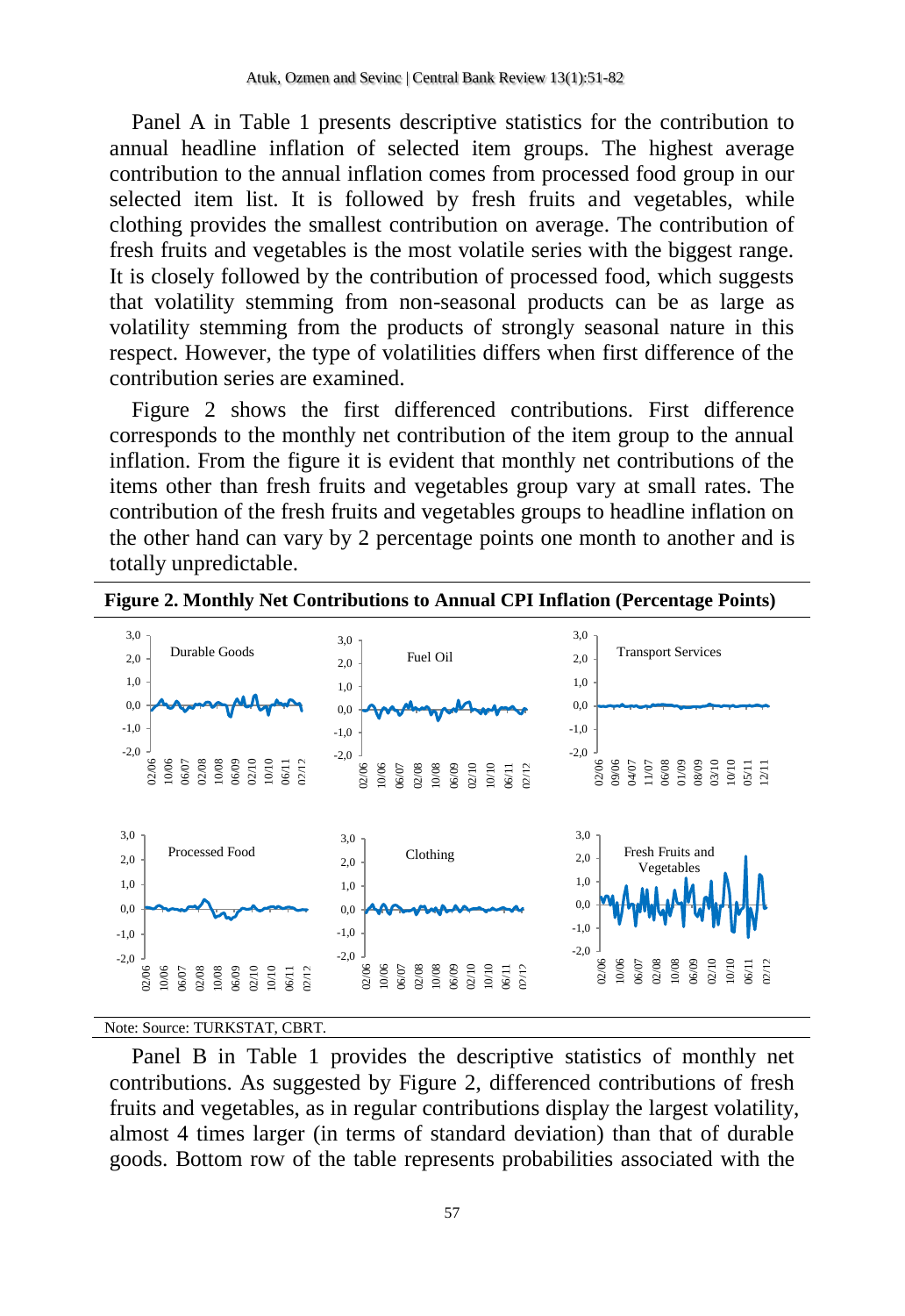test statistic where null hypothesis is the equality of variance of cumulative contributions to monthly net contributions. Except for fresh fruits and vegetables the null is rejected with significance even at 1 percent level. On the contrary, the volatility of the cumulative contribution of the fresh fruits and vegetables group is found to be not statistically (at 5 percent level) different than that of the monthly contributions.

This basic analysis sheds light on the nature of the volatility of consumer prices. Composing of strongly seasonal products, fruits and vegetables group is by far the greatest source of volatility in terms of marginal monthly contributions to the headline inflation. On the other hand, clothing items indicate that strong seasonality does not necessitate the existence of considerable unpredictable volatility, which points to the importance of the structure of sectoral production.

Focusing on the level of volatility generated by fresh fruits and vegetables, treatment of seasonal products turns out to be one of the most crucial issues in calculating the CPI. The challenge not only comes from reflecting true consumption weights given price levels but also from maintaining a smooth index as an economic indicator to be used for policy formulation and communication. These two aspects are briefly discussed below.

### **2.1.2. True consumption Weights and the Cost of Living**

The unavailability of strongly seasonal items for purchase throughout the year might be addressed to different aspects of price formation. Demand is the governing source of strong seasonality for clothing products, while environmental and climatic conditions determining the supply account for seasonality in fresh fruits and vegetables. Whether the seasonality comes from supply or demand, such prices are characterized by discontinuity of product availability. This naturally imposes a seasonal pattern of prices where prices enter the market at relatively higher levels due to the scarcity of supply (as in fresh fruits and vegetables) or strength of consumer demand (as in clothing items) followed by a gradual decline as supply increases or demand subsides. The general pattern in many strongly seasonal products is predictable even though it potentially imposes serious volatility. Predictability is a desired property and in terms of assessing the inflation and its volatility, one might think that comparing prices to that of the same month in previous year would be adequate. However as shown by the previous analysis, price changes, especially month-to-month are not easily predictable for strongly seasonal items.

The sign of price changes are confidently predictable according to the season and for a given strongly seasonal product. However, most of the time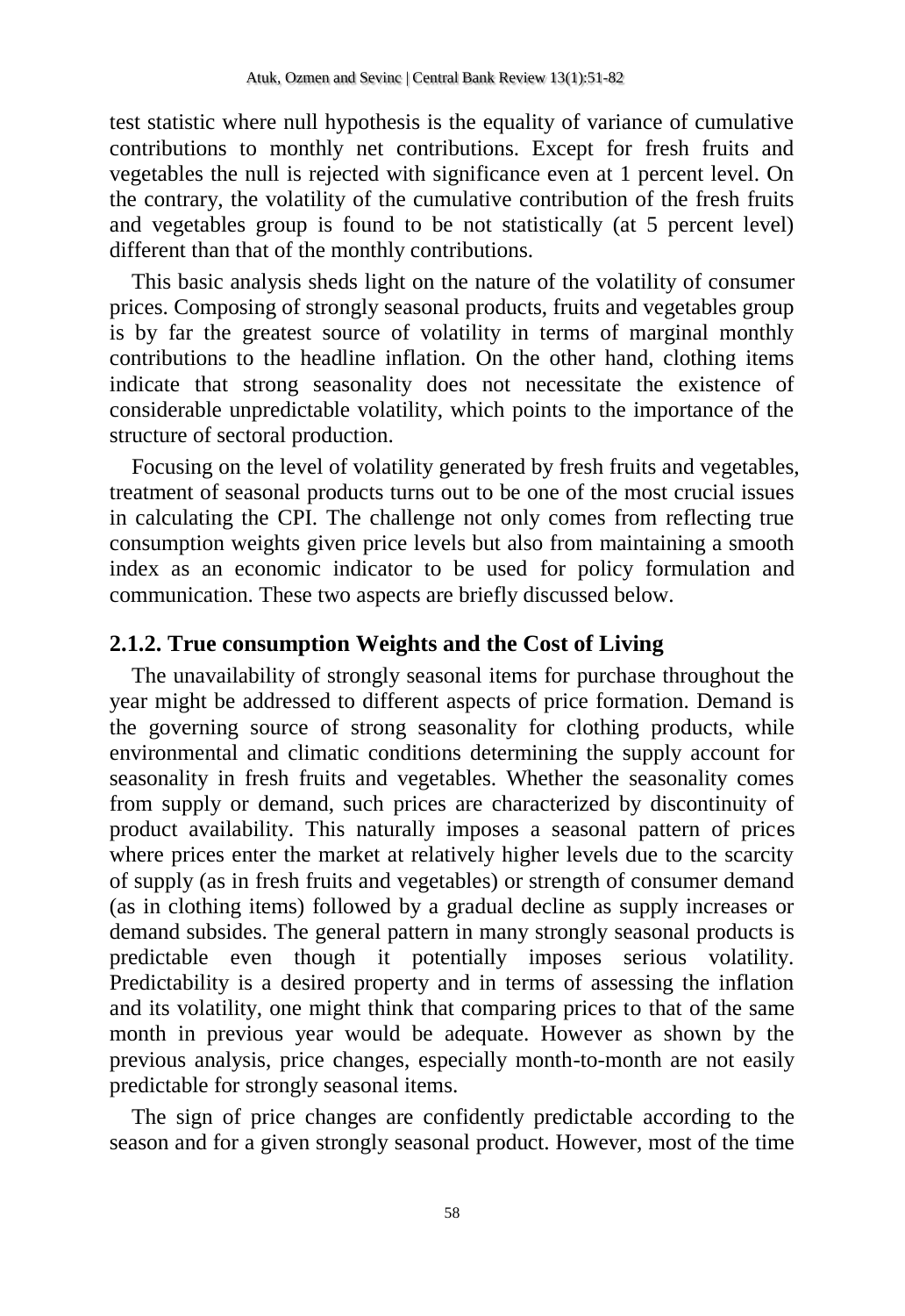it is not the sign but the size of price changes that account for the volatility of inflation. Hence, it turns out that the seasonal pattern itself is volatile. The factor that constitutes the basis for the volatility of the seasonal fluctuations is basically the concept of moving seasonality. Although it is plausible to assume a general pattern of climate conditions, stochastic shocks on these conditions affect the availability or desirability of the seasonal products especially in the time of introduction of these products in the markets. The resulting price jumps, when compared with the levels of the previous year, impose unpredictable volatility on the index.

The effect of the seasonal volatility on aggregate index depends mainly on the portion of such seasonal products in the items list and their corresponding consumption shares. If number and consumption weights of seasonal products are high, then volatility is inevitably transmitted to the aggregate price index.

In the presence of scanner data which enables obtaining quantity and price information simultaneously, calculating true consumption weights is not a problem since the required information is embedded in the data set. If consumers follow consumption smoothing behavior, the expected volatility in their consumption should not be as excessive as that of the price series. When prices jump following the entry of the items into the market, consumers rule out the effect of the price through adjusting quantities purchased, so that the aggregate effect of prices in CPI is smoother. This is an automatic stabilizer ensured by the consumer behavior. On the other hand when simultaneous quantity information is not available, using index weights based on average consumption patterns may result in promoting excess volatility to the price index. This becomes a more serious problem when the deviation of the price of the item from its seasonally expected levels is huge. As a result by ignoring the quantity adjustment of the households the volatile series at hand diverges from the true cost of living, based on the actual consumption levels.

### **2.1.3. Seasonal Volatility and the Inflation Targeting Regime**

Inflation not only measures the cost of living but also it is the most important economic indicator of the aggregate price level in the economy. Moreover, it is of utmost importance in an inflation targeting framework, since monetary policy decisions are taken based on the movements as well as the level of inflation. A continuous type of volatility stemming from strong seasonality as shown above in fresh fruits and vegetables directly affects the information content of price index. It becomes more difficult to extract the monetary policy relevant part of inflation from the headline figures due to the dominance of seasonal volatility. Moreover since volatility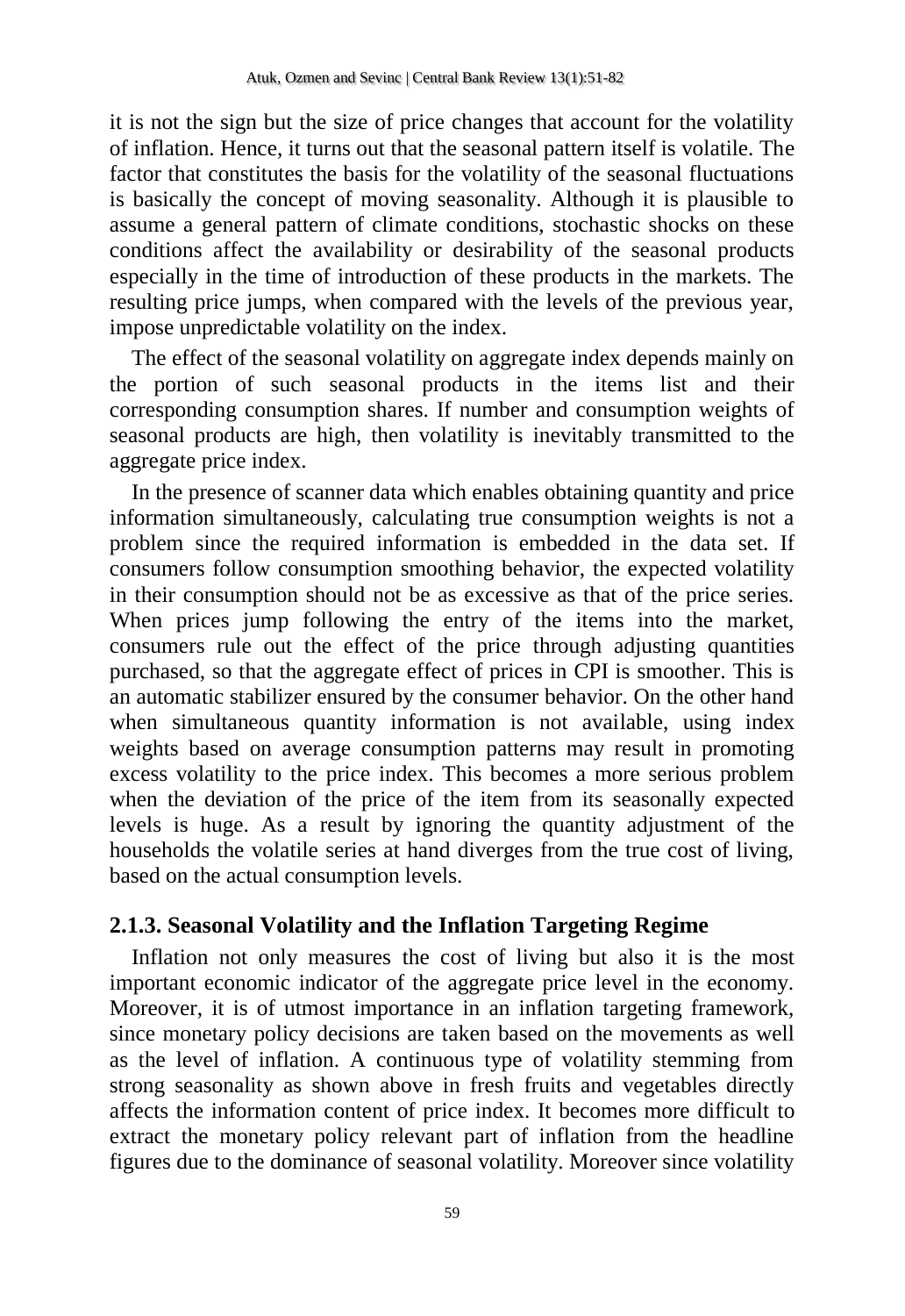is of unpredictable nature, this has two important implications from the viewpoint of monetary policy. First, monetary authority puts a pronounced emphasis on the core measures of inflation to justify its policy actions. Second, the inability to forecast stochastic seasonal shocks becomes a burden for the inflation targeting monetary authority. As core measures might deviate from headline inflation under persistent seasonal volatility shocks while forecasting the headline inflation in such a setting requires a wider uncertainty sphere, communication of monetary policy actions becomes noisier. 1 Indeed the noise is insensitive and external to the monetary policy; however the monetary authority should devote constant effort on reducing it. Given the limited attention of economic agents to detailed communication efforts of monetary authority, there are reasons to argue the inefficiency of such efforts. As a result, letting unpredictable seasonal volatility dominating the course of inflation constitutes a potential and continuous threat on the soundness of monetary policy communication.

Economic contracts and inflation expectations are also distorted by the effect of seasonal volatility on the consumer price index. The change generated by fresh fruits and vegetables in annual headline inflation for a given month could range from approximately -1.5 to 2 percentage points. Given that housing rents are adjusted once a year indexed on annual inflation in the contract month, rental adjustments for household even in consecutive months might differ substantially. Such indexation in economic contracts imposes a further volatility in inflation dynamics. Furthermore if firms set their prices according to the anticipated inflation for the following months and there exists substantial heterogeneity in their own inflation perceptions, then it is reasonable to assume that some firms will choose to set higher levels of inflation along the wide uncertainty band. The firms that undershoot inflation at the end of price setting process will relatively suffer the losses for predicting a lower rate of inflation. Consequently, in this setting the tendency to anticipate a higher short-term inflation will increase. Therefore, volatility imposed by the unpredictable seasonality not only harms monetary authority's communication effectiveness of policy actions but also is a major obstacle for disinflation process.

# **2.2. Seasonal Product Treatment in the Literature**

 $\overline{\phantom{a}}$ 

There are various methods to deal with strongly seasonal commodities, i.e. commodities that are not available in the market-place during certain periods

<sup>&</sup>lt;sup>1</sup> The effect of exogenous seasonal volatility on the policy communication may be reflected in the wider uncertainty bands. Since the unpredictable part of volatility is amplified by prices of strong seasonal products, Turkey has on average around 1.5 percentage point wider uncertainty band on target inflation compared to other inflation targeting countries in 2011.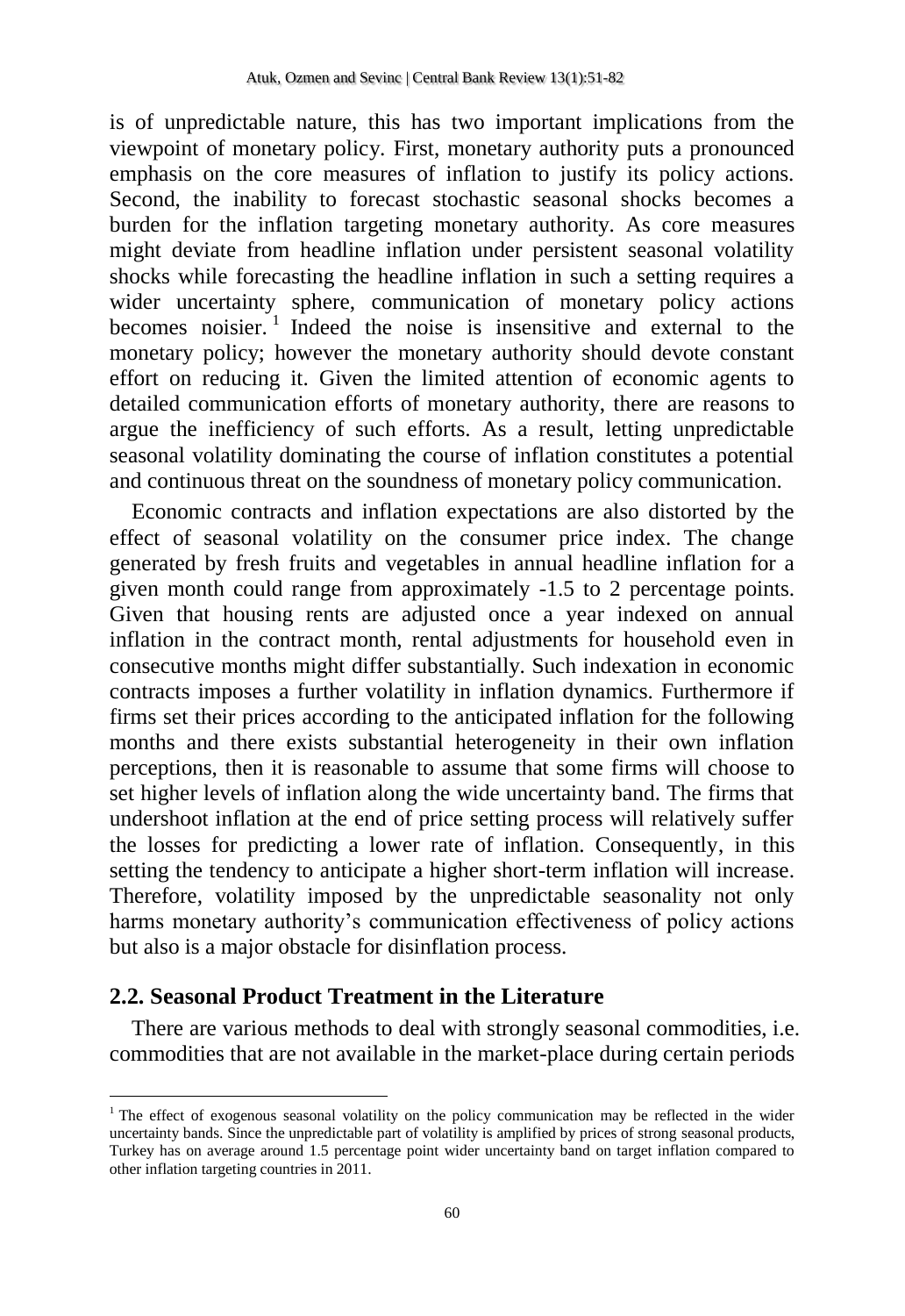of the year, in CPI calculations. The differing composition of basket each month due to these strongly seasonal commodities requires a special treatment in index calculations. Although no best or satisfactory approach exists, there are several methods to deal with this issue. The most common approaches are using the month-to-month indices with differing weighting schemes and using year-over-year indices.

### **2.2.1. Month-to-month Approaches**

 $\overline{\phantom{a}}$ 

There are two main approaches enabling a month-to-month comparison of a price index in the presence of strongly seasonal commodities. The first is the fixed weights approach, where seasonal products are treated as regular products by allocating fixed annual weights. The second approach is variable weights approach, in which weight for the seasonal product is assumed to be zero when the item is not supplied in the market. The basket and its share composition in this approach vary each month. A derivative of variable weight approach is the class-confined approach where the year is divided into different seasons and the weight of each item is held constant within, but variable between seasons.

*Fixed Weights Approach*: In this approach the weights of all items are constant at all months. For months where the product is unavailable a price value is imputed for index calculations. The choice of the imputation method is crucial in this approach. For a certain period where no price data is available, a common way to impute a price is to take the last available observed price and to multiply with the inflation of the most similar group of products. A specific single "similar" product or a smaller group of products can be selected as benchmark in this case. The rate of change of aggregated groups at higher levels, which are likely to be influenced by different factors, might lead to misleading results. Thus, the use of products from the same  $COICOP<sup>2</sup>$  class or group as benchmark would enhance comparability with the variable weight approach. However, if the COICOP class used as benchmark is extremely volatile, use of less volatile higher-level aggregated groups can be preferred.

The major assumption of this approach is that all of the products are on sale throughout the year with annual fixed weights. Thus, this assumption may impose the theoretical monthly consumption pattern to deviate from the actual. Nevertheless, fixed weight approach is easy to implement and treats the price-imputed seasonal items as regular commodities of the index.

<sup>2</sup> Classification of Individual Consumption according to Purpose (COICOP) is a reference classification published by the United Nations Statistics Division to classify and analyze individual consumption expenditures incurred by households, non-profit institutions serving households and general government according to their purpose.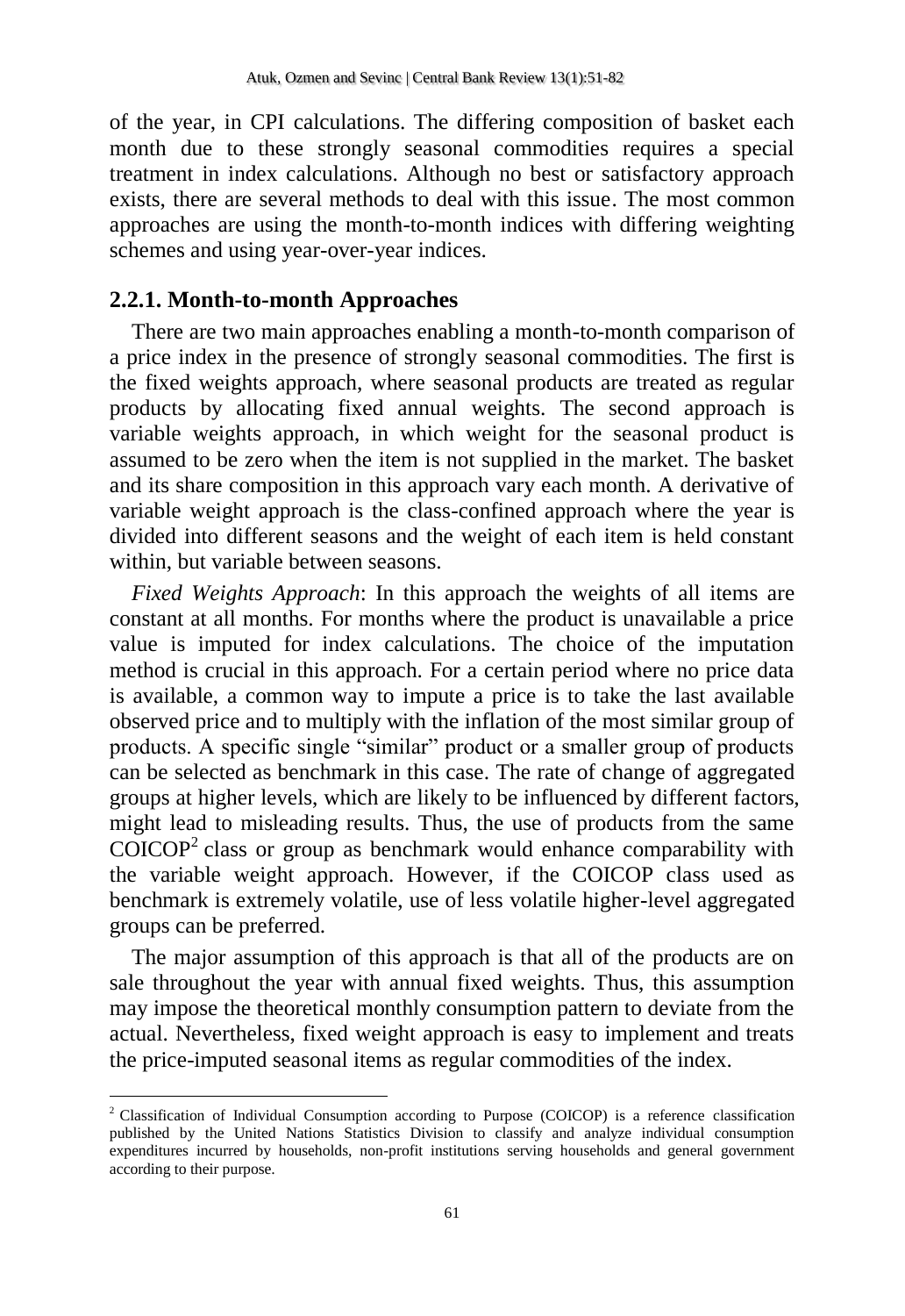*Variable Weights Approach*: This method relies on a more realistic assumption that the consumption pattern of an average household changes each season. The changing consumption pattern concept is constrained by the assumption that the total expenditure on the product category remains constant throughout the year. That is, while the total weight of fresh fruits and vegetables remains constant, the weight of each specific product varies between different months of the year. More specifically, while the basket of fresh fruits and vegetables change each month the share of a household's expenditure on these products are fixed throughout the year.

The approach is free from the disadvantages of price imputation, as the index is computed with the available products in the market. A non-zero weight implies that the product is available for purchase. Unlike the fixed weights approach, where a fixed basket is achieved with imputed prices, the variable weights approach is required to implement a different treatment in index calculations to obtain month-to-month changes. Instead of imputing prices for all months where the price is unavailable, imputation of the base price only is adequate to achieve month-to-month comparisons. More specifically if unavailable, the price of each product at the base month, which is taken to be December of the preceding year, is required in this approach. The ratio of the available prices in the current month to those in the base period is used in index calculations.

There are two main drawbacks of variable weights approach. The first is the inconsistency of using changing consumption basket for strongly seasonal items and fixed average basket for the remaining. The second, perhaps more important, drawback is the month-to-month index changes reflecting not only the changes of price levels, but also the changes in the consumption basket. Besides these, determining the seasonal weights is of crucial importance in this approach. Atuk and Sevinc (2010) discuss this issue along with the comparison of fixed and variables weights methods for the Turkish fresh fruits and vegetables data.

*Class-confined Weights Approach*: A special case of variable weights is the class-confined weights approach. In this method for the months that the products are not available in the market zero weight is assigned as in the variable weights. The difference is in the weight composition of the periods where the product is available for purchase. For these months, the weights are kept constant within. Determining appropriate weights becomes more important and difficult in this case with the constraint of fixed weights of COICOP product groups throughout the year.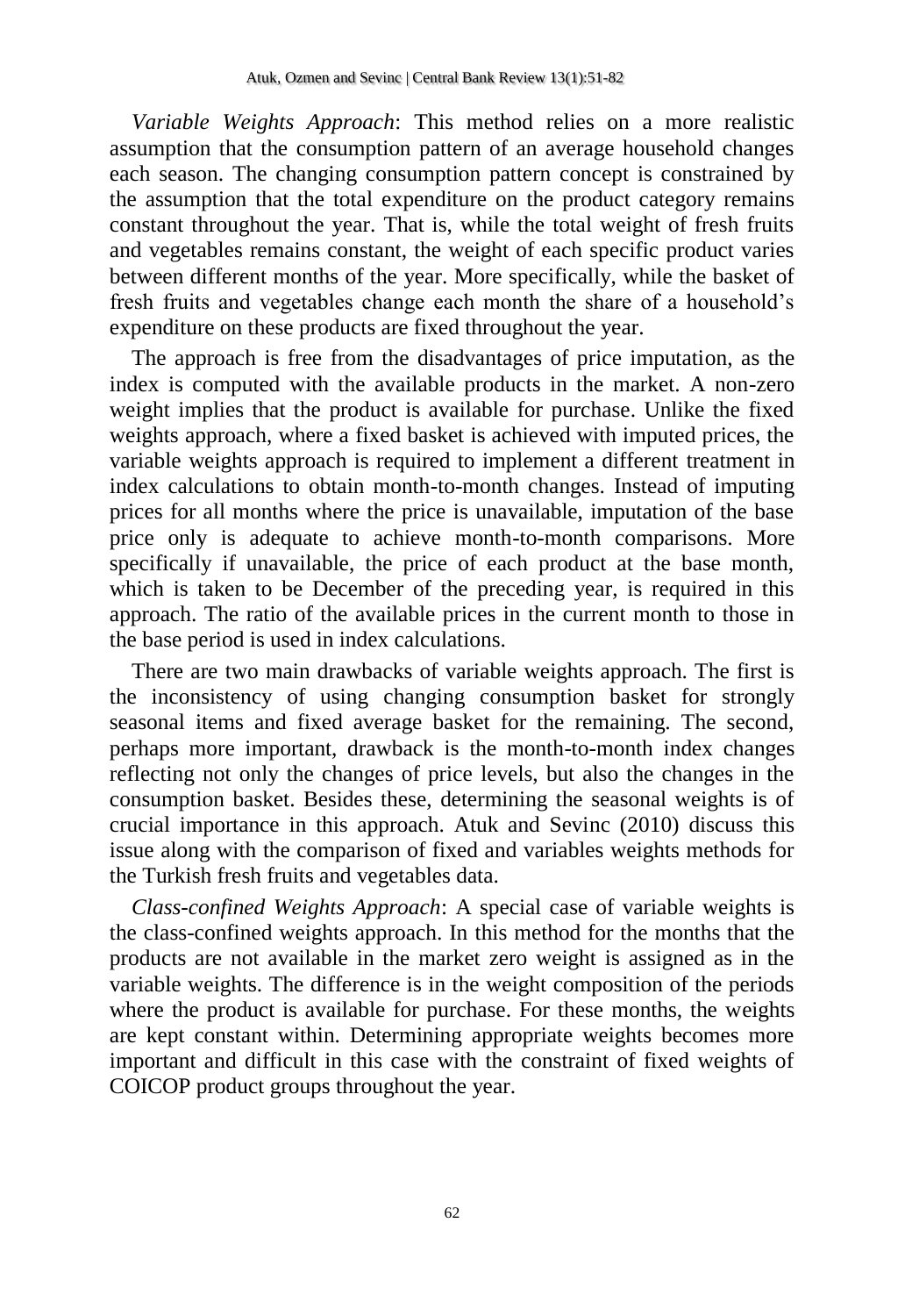### **2.2.2. Annual Approaches**

 $\overline{\phantom{a}}$ 

*Year-over-year Monthly Indices*: The changing consumption basket of the strongly seasonal products reduces the accuracy and the consistency of the index as mentioned above. Another method to treat these products and overcome this drawback is to look at the year-over-year comparisons of prices for each month of the year instead of concentrating on month-tomonth changes. In this approach it is assumed that the basket of seasonal goods remain constant, that is, a product which is available in a specific month of the year is assumed to be available in the same month of the preceding year. For more than a century this approach is seen as the simplest way to deal with strongly seasonal items. Jevons (1884), Flux and Yule (1921) and Zarnowitz (1961) show that this method minimizes the effects of seasonal fluctuations in the CPI.

For this purpose year-over-year monthly Laspeyres, Paasche and Fisher indices are formed to measure average price change between the same months of successive years. Formulations and detailed examples of an artificial data set are presented in Chapter 22 of the CPI manual<sup>3</sup>. The unavailability of the revenue shares of the current-period necessitates developing approximated versions of these year-over-year monthly indices. This approximation is done by replacing the revenue shares of the current month by the shares of the base period. A comparative analysis of fixed base, approximate fixed based and chained Laspeyres, Paasche and Fisher indices are presented in the CPI manual. According to this study, the chained yearover-year Fisher indices are named to be the best estimates of year-over-year inflation using the specific artificial data set. Finkel, Rakhmilevich and Roshal (2007), however, working with real CPI data show that the results are highly dependent on the structure of the data and recommend a detailed separate empirical research for each country.

*Rolling Year Indices:* This approach enables a comparison of any 12 consecutive months of price and quantity data with those of the base year. The non-calendar month (i.e. any month of the 12 consecutive months) should be matched with the same months in the base year (e.g. Januaries are compared with Januaries). In rolling year chained Laspeyres index, 12 consecutive months can be selected as the base period. The rolling indices are therefore 12 month average indicators of inflation that are centered 6 months before the last data of month. Therefore these indices are more like trend indicators, which react slowly to recent movements (acceleration

<sup>3</sup> Consumer Price Index Manual: Theory and Practice (2004). For more information: http://www.ilo.org/public/english/bureau/stat/guides/cpi/index.htm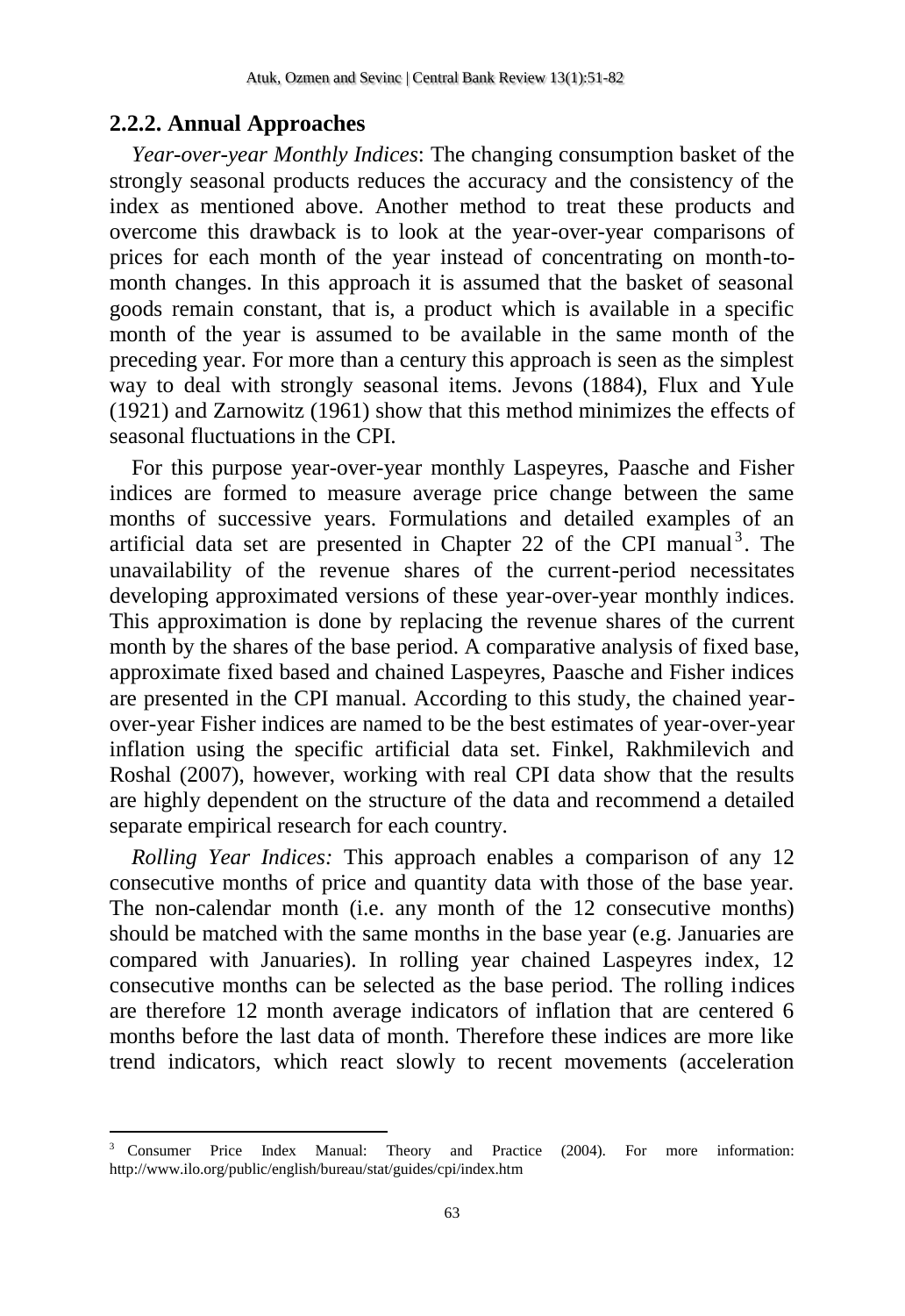/deceleration) in inflation. Finally, these indices can be regarded as a simple form of seasonally-adjusted annual indices.

The year-over-year indices are theoretically successful in dealing with strongly-seasonal products in the CPI. However these indices cannot be used in monthly or quarterly comparisons of price developments and therefore are out of scope for this analysis.

# **3. Empirical Analysis**

In this part of the study, an empirical evaluation of the alternative methodologies for the treatment of seasonal products within the framework of fresh fruits and vegetables will be executed with the use of a unique dataset.

Initially, the dataset is introduced along with a discussion of its representativeness. After that, different price indices for fresh fruits and vegetables are calculated with alternating specifications based on the earlier discussion. Then, the level of volatility of the price series are compared in relation to the categories they belong to. Later, the contributions of each factor to the overall volatility are assessed. Finally, the links of fresh fruit and vegetables prices to headline inflation are analyzed.

# **3.1. Data**

The high volatility of fresh fruits and vegetables prices covered in the CPI makes short-term forecast of headline inflation difficult. Volatility distorts the general perception of the price changes and makes it difficult for the policy maker to judge and communicate what the real price change for a specific period is. For this reason, to forecast the volatile components of CPI, Central Bank of Turkey started (from 2001) to collect detailed fresh fruits and vegetables item prices regularly. The coverage of elementary prices in the index, namely MBTUFE, was significantly enhanced in 2006. Each week of month, approximately 1000 elementary fresh fruits and vegetables prices are collected from the market-places and supermarkets of Ankara as well as from internet sources. In 2011, the total number of elementary prices collected amounted 986, of which 263 are collected from field in Ankara [\(Table 2\)](#page-14-0).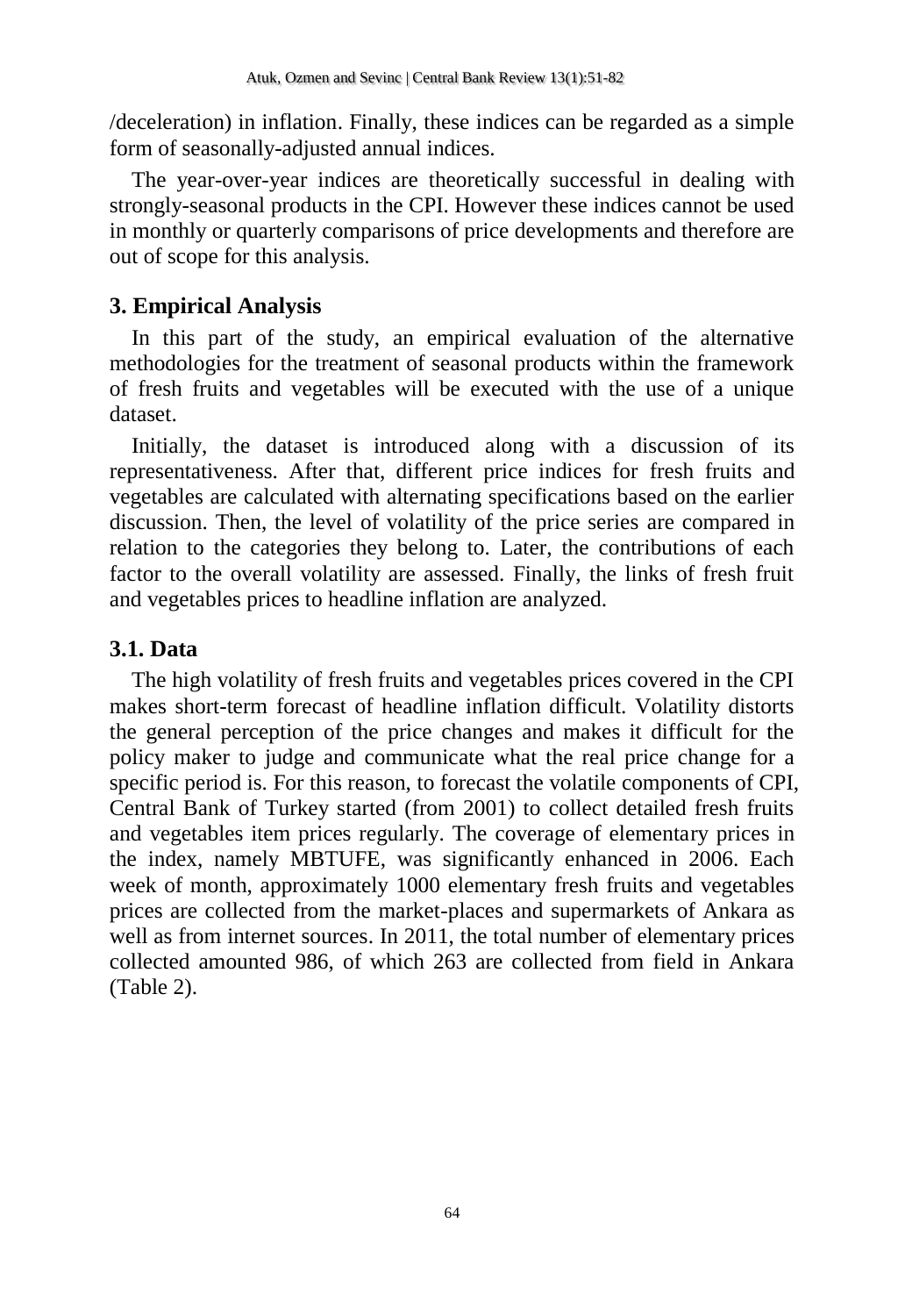| Source                                                                   | Number of<br>Items | Collection<br>Method |
|--------------------------------------------------------------------------|--------------------|----------------------|
| National Market Chain 1 (Ankara, İstanbul, Antalya, İzmir, Bursa, Adana) | 290                | Internet             |
| National Market Chain 2 (Istanbul)                                       | 43                 | Internet             |
| Ankara Market Chains (4 markets)                                         | 180                | Field                |
| Ankara Market Hall                                                       | 83                 | Field                |
| Antalya Market Hall                                                      | 99                 | Internet             |
| İstanbul Market Hall                                                     | 105                | Internet             |
| İzmir Market Hall                                                        | 101                | Internet             |
| Trabzon Market Hall                                                      | 85                 | Internet             |

#### <span id="page-14-0"></span>**Table 2. Sources of MBTUFE**

 $\overline{a}$ 

The elementary data are aggregated using CPI weights. Starting from 2012, following TURKSTAT's decision to use geometric means to derive average price of each item in the index, MBTUFE was re-calculated with the same methodology<sup>4</sup>.

The sole purpose of the index is to mimic the movements of the prices in the CPI. For this purpose the items in the index are specifically chosen to match the price levels and movements in the official CPI.

The performance of the fresh fruits and vegetables price index with respect to that of the official CPI is given in Figure 3. As can be seen the movements of the two indices are alike.



<sup>4</sup> To compare the results of various alterations of MBTUFE developed in the study, all of the indices developed in this study use geometric means to preclude possible discrepancies stemming from data averaging methodology.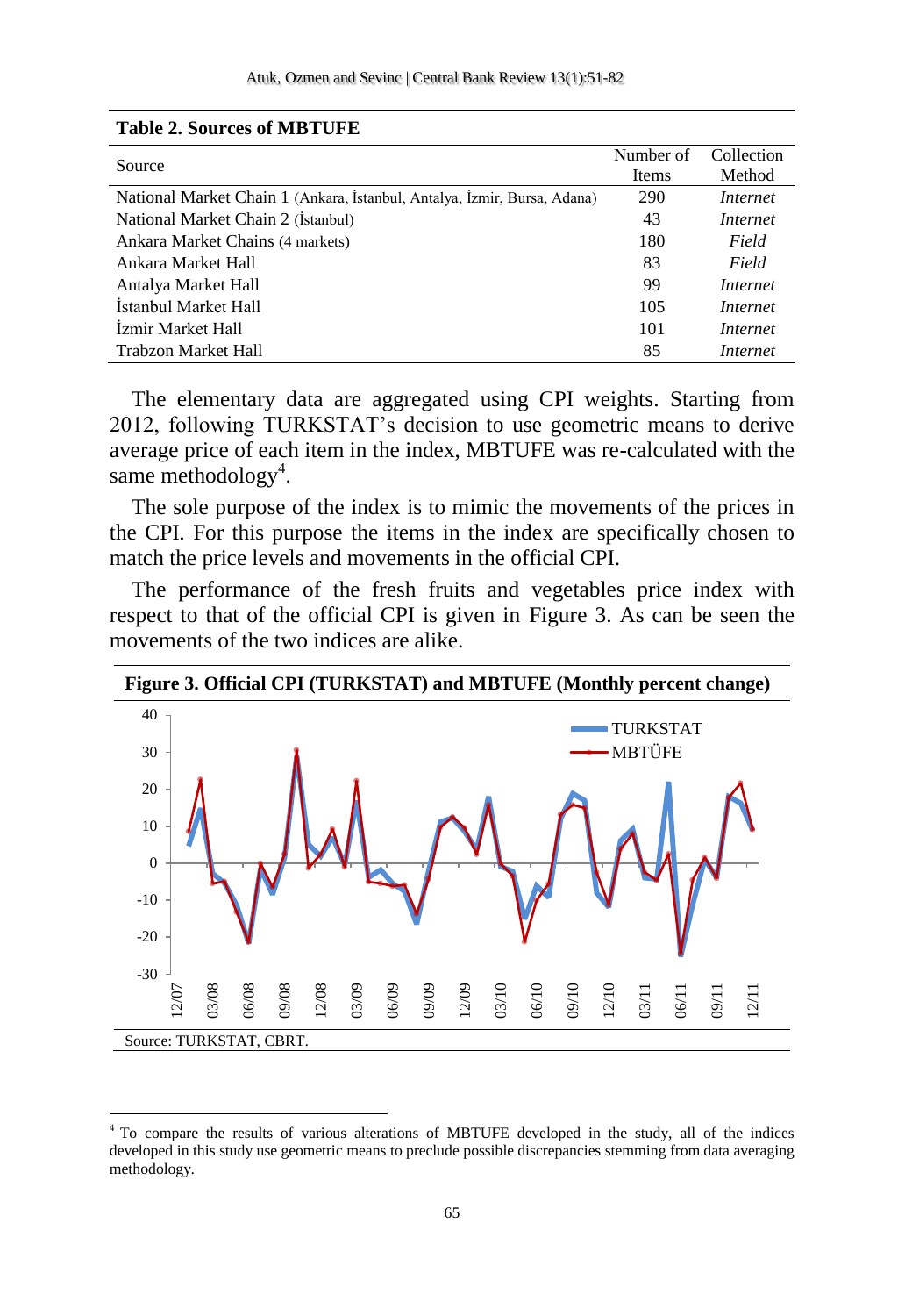It is noted that the distribution of price changes of MBTUFE and TURKSTAT's index may differ. Nevertheless, the high representative power of MBTUFE signals that a detailed analysis using the micro prices collected may well serve as guidance to the treatment of seasonal products in the official series.

### **3.2. Calculating Alternative Indices**

This section of the empirical analysis deals with the calculation of alternative fresh fruits and vegetables price indices. For this purpose, several issues and the choices made regarding index calculation should be addressed. First, the average prices of individual items and their respective weights in the basket are indexed by Laspeyres methodology which is extensively used by statistical institutes for this purpose. Second, the large number of prices collected for a single item for a given period (week/month) is averaged via taking the geometric mean of the available prices.

Apart from the indexation methodology and price averaging, several issues need to be dealt with including *base price selection, imputation of missing prices, type of weighting scheme, treatment of extreme observations and the* smoothing *option of the raw prices*. In what follows, each of these issues will be discussed along with the possible options to choose from.

### **3.2.1.Base price selection**

When compiling a price index containing various items, it is necessary to scale the individual item prices in order to eliminate the distortions coming from level effects. That is, for each item a base price should be determined so that at each period the current prices are transformed into same scale, an index with a basis of 100. For instance, the price index for an item in January 2007 is calculated as the ratio of the January 2007 price to December 2006 price multiplied by 100.

Determining the base price is a one shot task if the price index is compiled using a fixed basket and fixed item weights. However, once a chained price index is considered, a new base price should be determined at the beginning of each calendar year (as of December of the previous year) to be used in that period. Hence, an approximation to the base price should be made for seasonal products which are not available in the market as of December. Several methods are offered for this problem including using the last observed price of the item; using the average price of the item in the previous year; and updating the last observed price with the monthly inflation figures at different aggregation levels.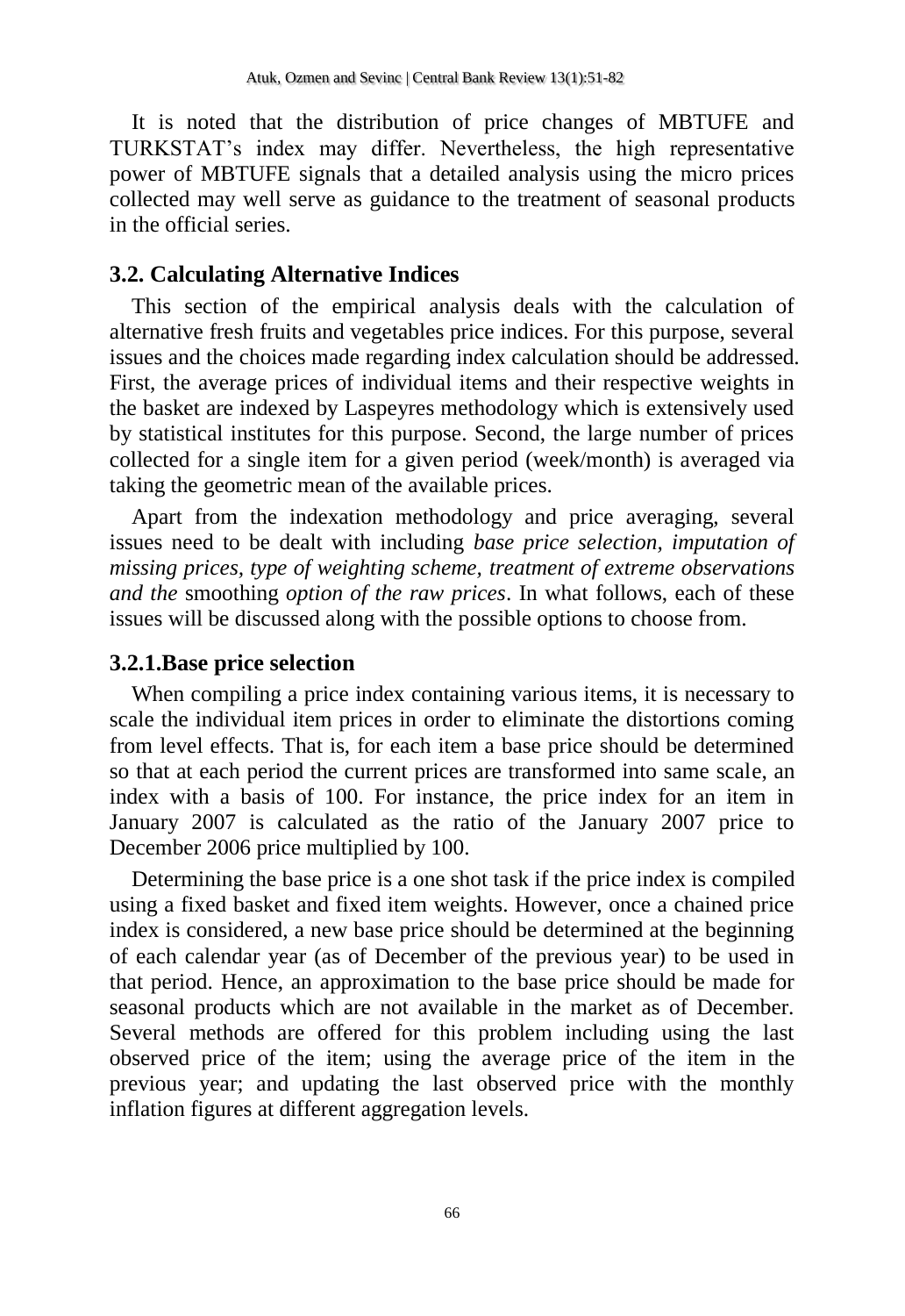The last observed price of a fresh fruit or vegetable item is generally lower than the price it first appears in the market. Therefore, comparing a high entry price with a low exit price will result in unnecessarily high inflation rates in the months where the seasonal products are included in the basket. With this perspective, the option of using the last observed price is disregarded. In this study the average price in the previous year and updated last price with inflation at different aggregation levels are the options considered for base price selection.<sup>5</sup> The updating (referring to carrying the last observed prices forward) is made as follows: If the price of a fresh fruit item is only available between May and August, then, the last observed price in August is carried forward with 4-month-cumulative inflation (September– December) at relevant aggregation levels.

The scheme of different approximations to base prices (P0) considered in this study is as follows:

| P <sub>0</sub> 1 | Last price updated with 5-digit level inflation |
|------------------|-------------------------------------------------|
| P <sub>0</sub> 2 | Last price updated with 4-digit level inflation |
| P <sub>0</sub> 3 | Last price updated with 3-digit level inflation |
| P <sub>0</sub> 4 | Last price updated with 2-digit level inflation |
| P <sub>0</sub> 5 | Average price in the previous year              |

# **3.2.2. Weighting Schemes**

Each individual price index contributes to the aggregated price index as a proportion of its relative weight in the available consumption basket. This relative weight is calculated as the share of the entire consumer budget spent on that item over the course of the year. When calculating the consumer price index, for most of the items, the general practice is to use this relative weight fixed for each month. However, for items which are subject to seasonal availability, there is no consensus on how to determine the monthly weights. The generally proposed options are using variable, fixed or classconfined weights as discussed in Section 2.2.1. One thing to note is that since the variable weights approach assigns positive weights to seasonal products only in the months in which they are found on the market, no action is needed when the items are not available in the market. However, for other options, missing prices should be imputed.

The different weighting schemes considered in this study are as follows:

- W<sub>1</sub> Variable weights
- W 2 Fixed weights

 $\overline{a}$ 

W 3 Class confined weights

<sup>&</sup>lt;sup>5</sup> Speaking of fresh fruits and vegetables, the aggregation levels are as follows: Fresh fruits/fresh vegetables inflation at 5-digit level; fruits/vegetables inflation at 4-digit level; food inflation at 3-digit level and food and non-alcoholic beverages inflation at 2-digit level.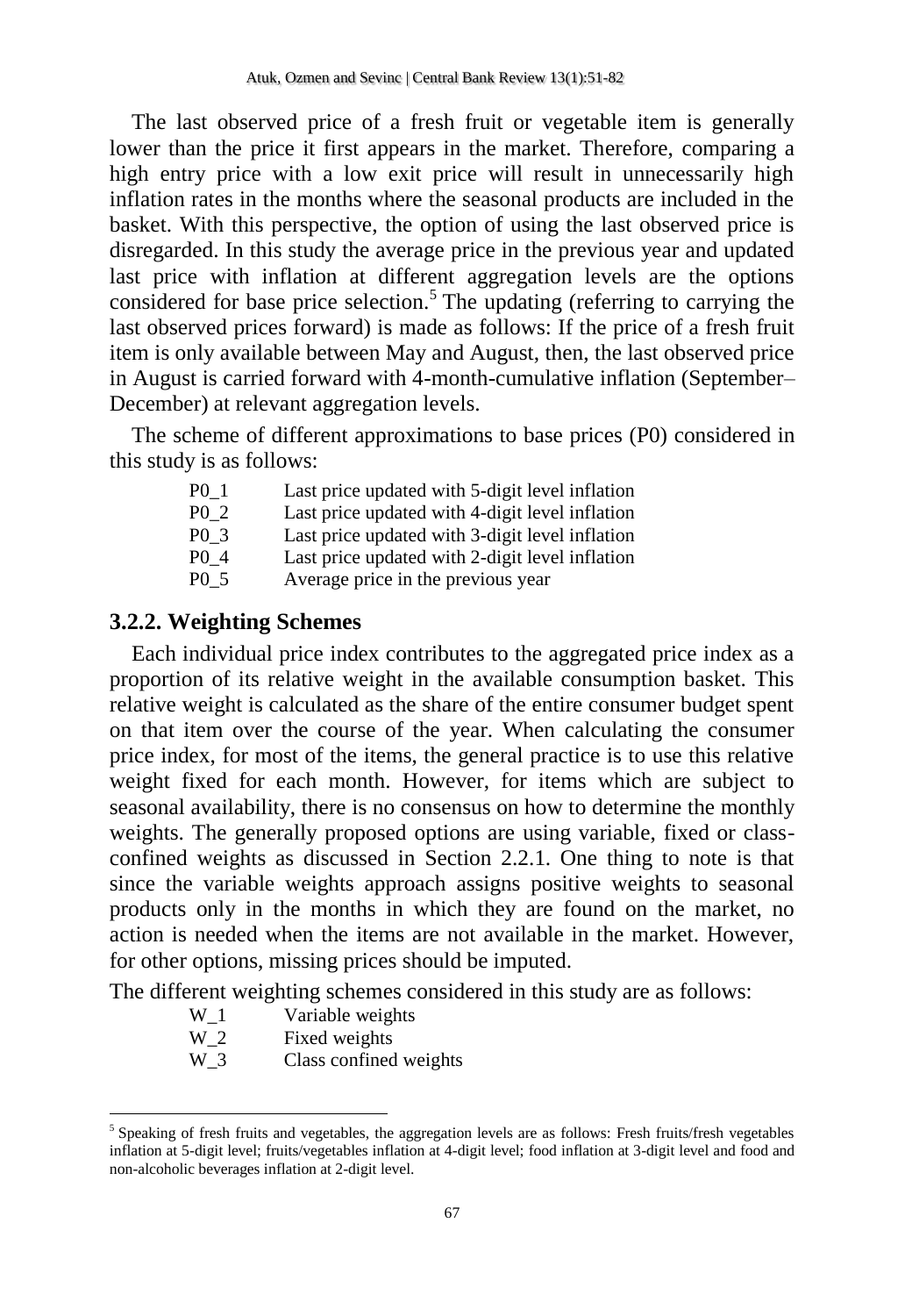# **3.2.3. Imputation of Missing Prices**

As discussed above, several approaches require item level prices to be available throughout the year. Since seasonal items are available only at specific periods of the year, approximations should be made for the prices at non-available months; in other words, the "missing" prices should be imputed. Imputation of unavailable prices is done by carrying forward the last available price by relevant monthly inflation figures at different aggregation levels, as done for base price calculation.

The scheme of different approximations to price imputation considered in this study is as follows:

| 11  | Prices updated with 5-digit level inflation |
|-----|---------------------------------------------|
| 12  | Prices updated with 4-digit level inflation |
| 13  | Prices updated with 3-digit level inflation |
| I 4 | Prices updated with 2-digit level inflation |

# **3.2.4. Treatment of Extreme Prices / Trimming**

In each period a large number of prices for a single item are monitored. It is likely the case that some of these prices lying on the right tail of the price distribution may well be considered as extreme observations. Hence, trimming these observations might bring in gains both in terms of statistical properties and in terms of economic interpretation of the prices. From statistical perspective, trimming the extreme observations may help keeping the average price closer to the central tendency. From economics point of view, these extreme prices may easily be disregarded by the consumers so that they do not buy the items from those prices. Then, trimming such prices also makes sense regarding the fact that these extreme prices are redundant. With all these in mind, trimming the extreme observations may reduce the volatility of the inflation without distorting the economic value of the price index.

In this study, a specific way of trimming is introduced. The extreme prices are mostly observed at the months of entry, where the price of that item is collected and included in the calculation for the first time during the year. In periods other than the month of entry, distribution of prices tend to be more condensed, whereas in the month of entry that distribution is much more skewed to the right. Hence, the analysis in this study focuses on such periods by proposing trimming the right tail of the distribution. Trimming is done by removing the observations which are out of the predetermined upper bound of the price distribution for each item at their respective months of entry. In this study, four different options are considered. First one is keeping the raw prices as they are. The other options are trimming 10, 20 and 30% of the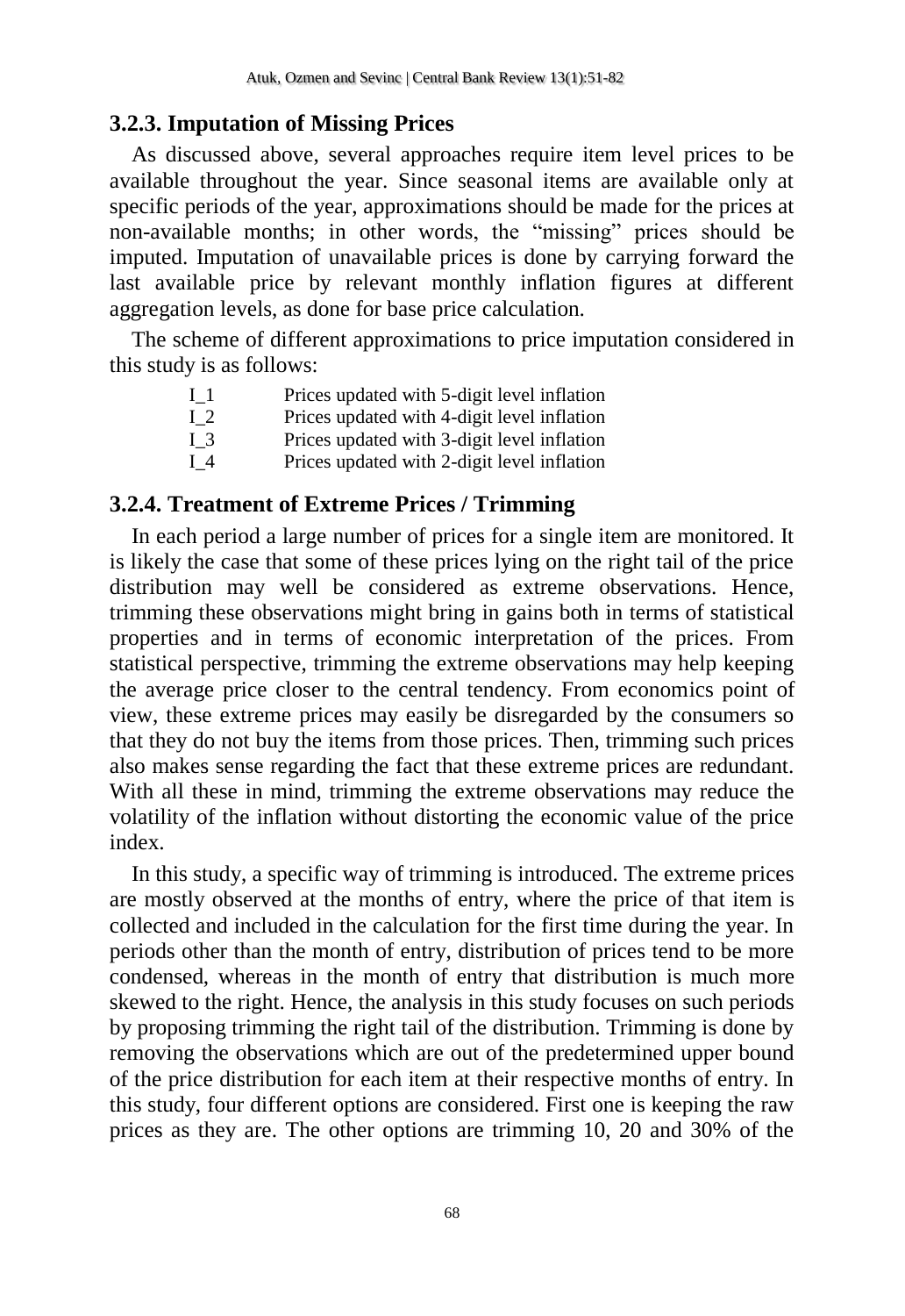weekly observations from the upper side of the distribution in the months of entry and keeping the raw prices in other months.

The different trimming schemes considered in this study are as follows:

| T 1 | No trimming / observed prices                    |
|-----|--------------------------------------------------|
| T 2 | Trimming 10% from right tail of the distribution |
| T 3 | Trimming 20% from right tail of the distribution |
| T 4 | Trimming 30% from right tail of the distribution |

# **3.2.5. Smoothing the Prices / Averaging**

While compiling consumer price indices, as a general practice, the prices of fresh fruits and vegetables are collected weekly, thus, the average price for a given month is in fact the average of all weeks in a month. It is also common knowledge that prices of fresh fruits and vegetables are highly sensitive to supply shocks. Temporary price hikes and cuts are frequent at rather short intervals. Hence, taking the average for periods longer than a month can be effective in reducing the impact of the temporary price movements by smoothing out the prices. Taking this concern into consideration, in the study two additional options of price averaging (twomonth average; three-month average) in addition to one-month averaging are considered.

The different price smoothing / averaging schemes considered in this study are as follows:

- A\_1 One-month average A\_2 Two-month average
- A\_3 Three-month average

# **3.2.6. Alternative Index Calculation Chart**

Once the choices are made among the available options for each issue mentioned above, it is possible to calculate alternative price indices for fresh fruits and vegetables. The baseline index, which is currently being calculated in Turkey, is the combination of first options for each category: W 1; T 1; A 1; P0\_1; I\_1. That is, variable weights; not trimmed onemonth average prices; baseline price updated at the nearest aggregation level (5-digit); and prices when the item is not available are imputed at nearest aggregation level (5-digit).

As mentioned in Section 3.1, the data used in this study, with the baseline specification, captures the dynamics of the official fresh fruits and vegetables price index very well. Building on this, using all the available combinations of 3 weighting schemes, 5 baseline price updating strategy, 4 missing price imputation method, 4 trimming options and 3 price averaging choices, 720 different price indices are calculated.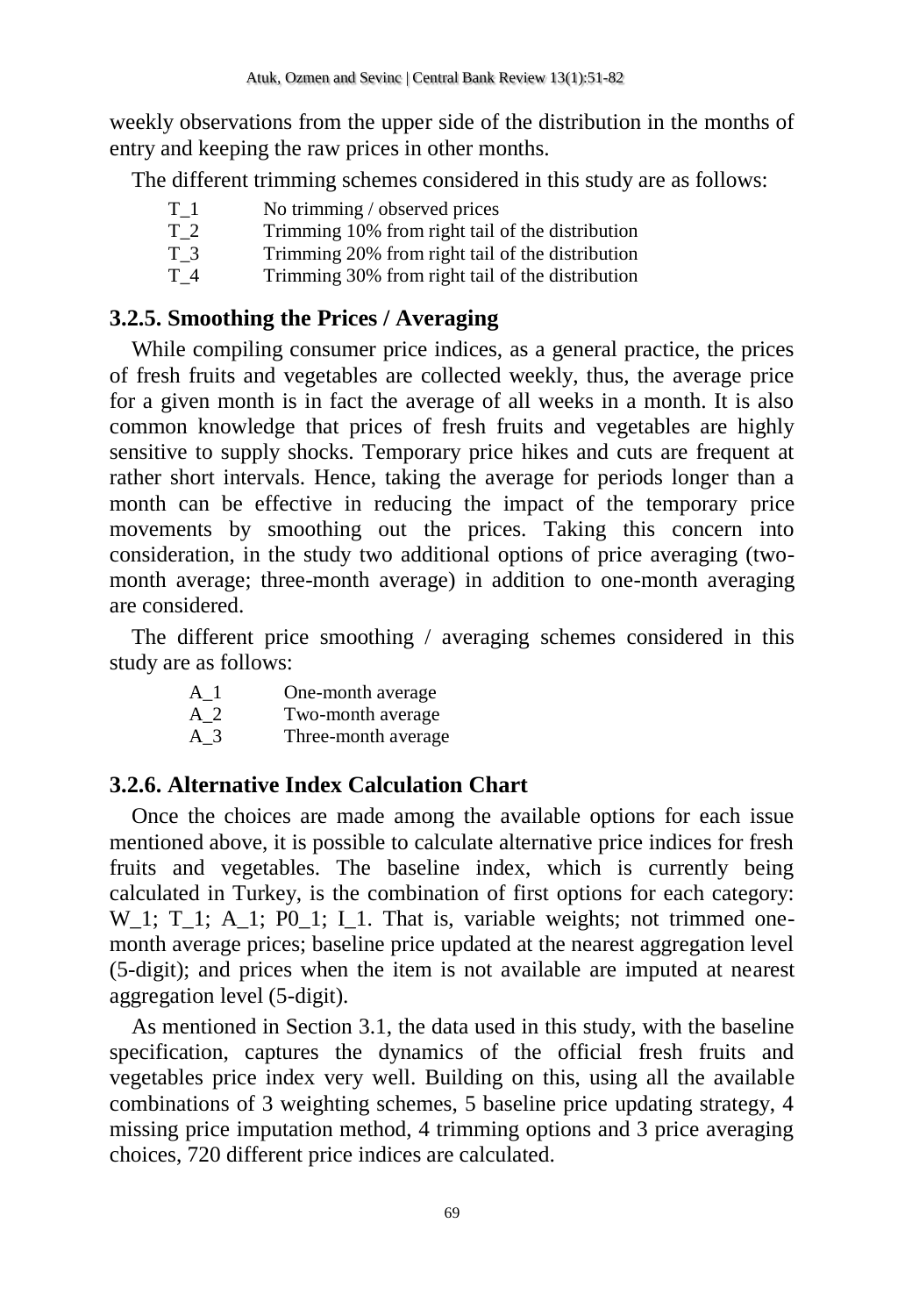# **3.3. Estimating the Impact of Seasonal Treatment Methods on Volatility**

As stated earlier, in order to have a low-level of volatility -a quality that is desired-, fresh fruits and vegetables prices should be treated with care. However volatility does not have a strict definition. Estimating the impact of treatment methods on the quality that we seek for should test different dimensions of volatility, not only for allowing comparison but also for robustness of the estimation. Therefore in the following subsections, estimations of seasonal treatment methods will be based on two different measures of volatility (or implied volatility) in line with the objectives of the treatment. First is a panel measure of absolute monthly rate of change of the calculated fresh fruits and vegetables price indices and second one is the standard deviations of annual inflations of CPI which are calculated according to 720 different fresh fruit and vegetables price series. <sup>6</sup>

The volatility in annual headline inflation can stem from the observed irregular price movements in strongly seasonal products. Monthly jumps or falls of extreme magnitude in prices of seasonal goods are carried over to the annual inflation in seasonal product, causing a volatile inflation course. Hence, this inflation volatility is also transferred to headline inflation as well. In this sense, solving the problem backwards suggests that methodological choices that would transform the irregular and high-magnitude price changes of seasonal products into relatively smooth and of reasonable magnitude would eventually reduce the overall volatility of the headline inflation. In this perspective, the first measure of absolute monthly rate of change of the fresh fruits and vegetables prices is not a measure of volatility per se. However, as reducing the absolute size of monthly price changes would imply lower volatility of headline inflation; this is rather a measure of *implied volatility*.

In order to further motivate the use of these measures of volatility (implied volatility) Figure 4 plots the standard deviations regarding CPI and fresh fruits and vegetables inflations. The upper panel shows that standard deviations of annual CPI and fresh fruits and vegetables inflation do not exhibit a clear linear relationship. On the other hand, annual CPI and monthly sub-group inflations are positively correlated. Since our ultimate goal is to produce the sub-group indices which minimizes volatility on annual CPI inflation, comparing monthly volatilities of produced set of

 $\overline{\phantom{a}}$ 

<sup>&</sup>lt;sup>6</sup> The correlation coefficient between sample average of absolute monthly inflation and standard deviation of monthly change computed by each series is 0.99. This, points out the fact that absolute monthly inflation for our sample is good at reflecting the overall volatility of indices in addition to its capacity to capture monthspecific variations. Therefore we simply take our measure of absolute monthly inflation as *implied* volatility.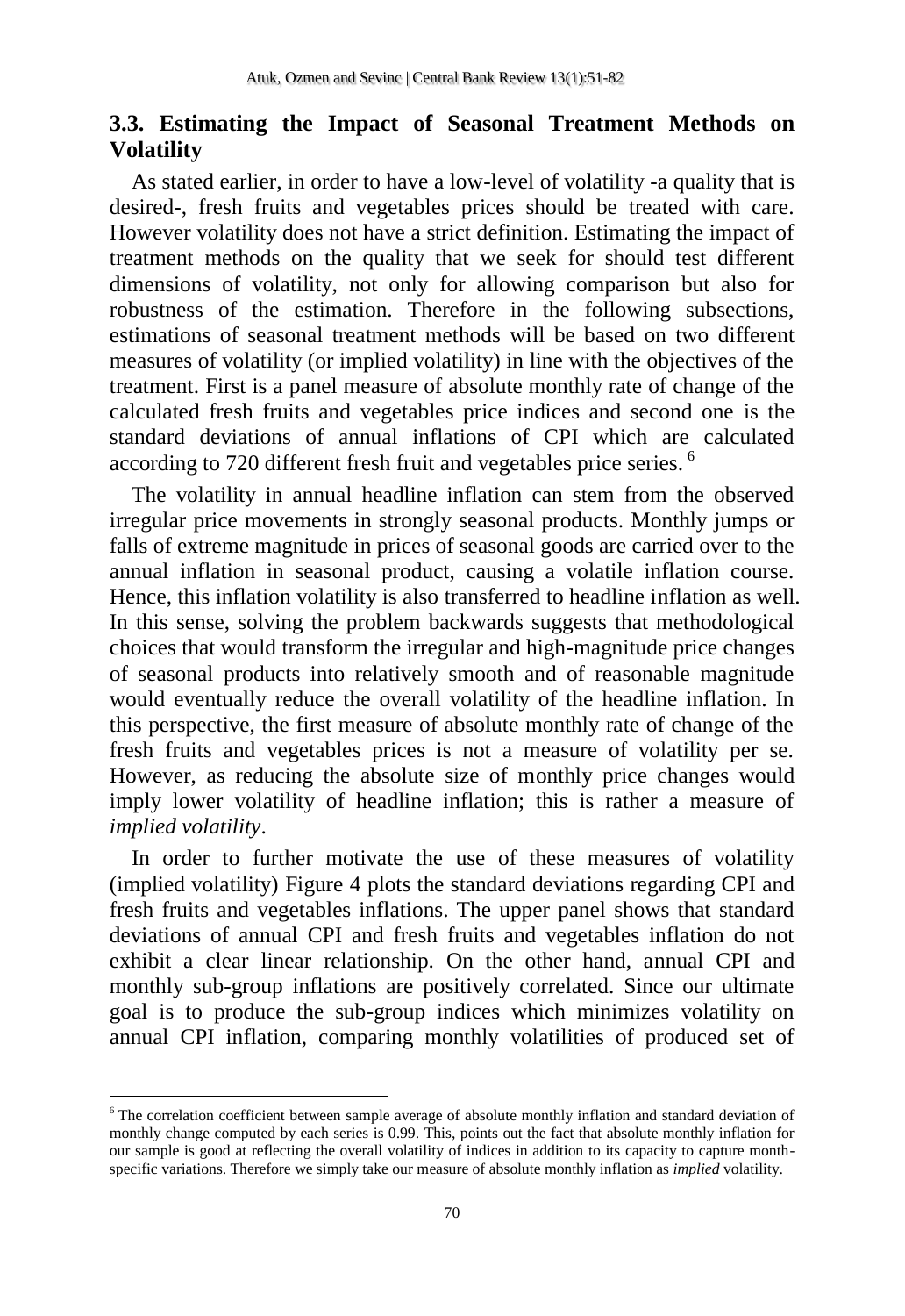indices is more reasonable than using year-on-year changes in assessing the impact of different methods on individual indices.



**Figure 4. Standard Deviations of CPI and Fresh Fruits and Vegetables**

Notes: Top (bottom) panel shows the scatter plot of the standard deviations of year-on-year (month-onmonth) fresh fruits and vegetables inflation with the standard deviations of the year-on-year corresponding CPI inflation. Corresponding CPI refers to the consumer price indices which are calculated by using each of the 720 alternative fresh fruits and vegetables price indices.

#### **3.3.1. A Panel Measure: Absolute Monthly Inflation**

In this section the dependent variable on which the impact of treatment is tested is defined as the absolute monthly inflation of the fresh fruits and vegetables series that are calculated according to different methodology. This *implied volatility* measure fits perfectly well to our objective of series displaying milder monthly fluctuations. This measure does not put a subjective stand on the level of inflation since inflation is considered in absolute terms. Absolute monthly inflations can be calculated for each combination every month, so that the estimation has a panel structure. As a result, the dependent variable enables to increase the number of observations while taking into account every monthly development. Explanatory variables are dummy variables associated with each method of seasonal treatment.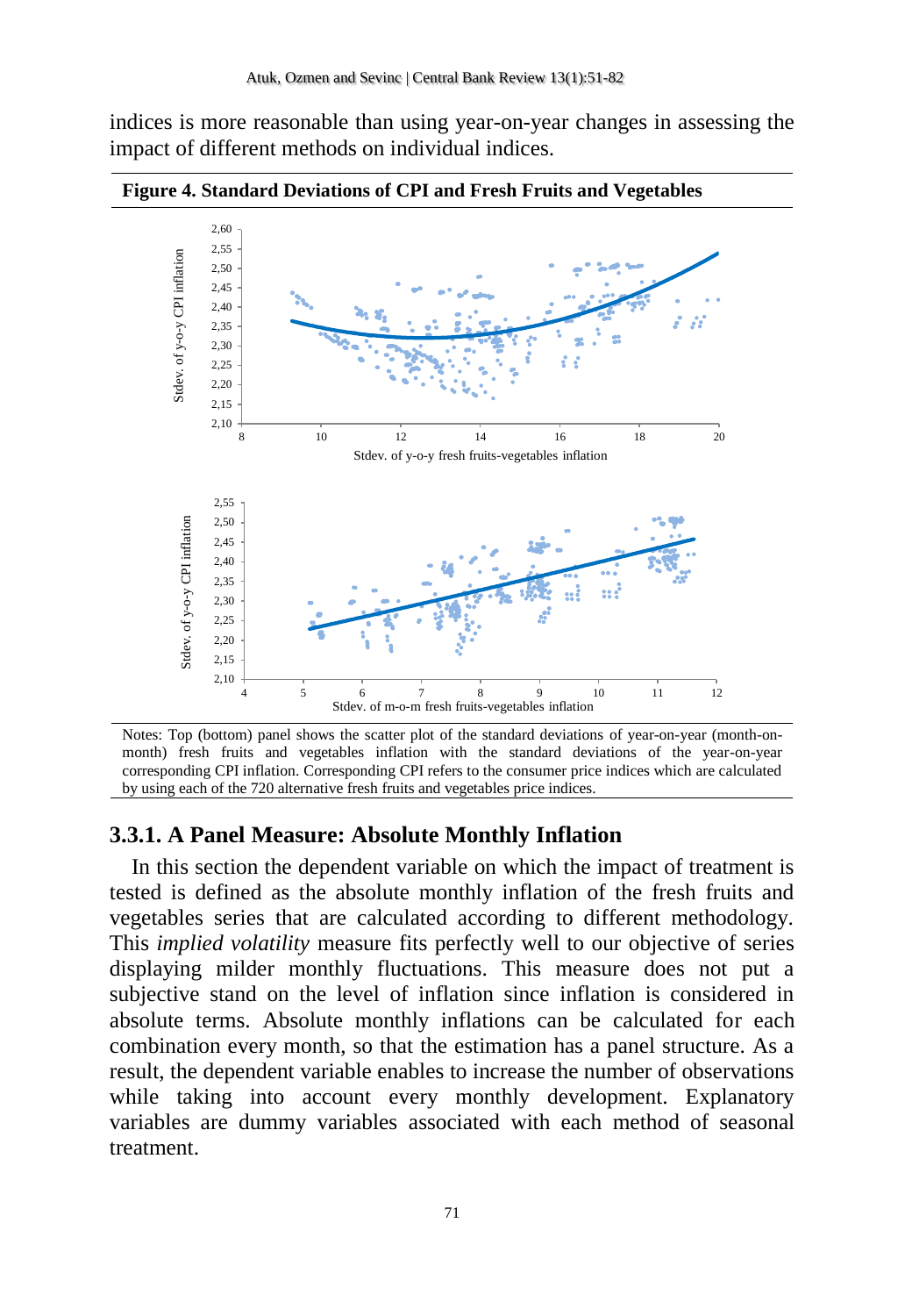| Dependent Variable: Absolute m-o-m inflation of fresh fruits and vegetables indices |                                                    |             |                       |                                                                                                                                                      |  |  |  |
|-------------------------------------------------------------------------------------|----------------------------------------------------|-------------|-----------------------|------------------------------------------------------------------------------------------------------------------------------------------------------|--|--|--|
| Characteristic                                                                      | <b>Explanatory Variables</b>                       | Coefficient | <b>Standard Error</b> | $P-value$                                                                                                                                            |  |  |  |
|                                                                                     | Fixed Weight                                       | $-1.60$     | 0.05                  | 0.00                                                                                                                                                 |  |  |  |
| <b>Weighting Scheme</b>                                                             | Class Confined Weight                              | $-0.27$     | 0.05                  | 0.00                                                                                                                                                 |  |  |  |
|                                                                                     | Update 4-Digit                                     | $-0.12$     | 0.06                  | 0.03                                                                                                                                                 |  |  |  |
| <b>Base Price</b>                                                                   | Update 3-Digit                                     | $-0.14$     | 0.06                  | 0.01                                                                                                                                                 |  |  |  |
| <b>Selection</b>                                                                    | Update 2-Digit                                     | $-0.15$     | 0.06                  | 0.01                                                                                                                                                 |  |  |  |
|                                                                                     | Previous Year Average                              | $-0.01$     | 0.06                  | 0.85<br>0.06<br>0.00<br>0.06<br>0.00<br>0.06<br>0.00<br>0.05<br>0.35<br>0.39<br>0.05<br>0.05<br>0.31<br>0.05<br>0.00<br>0.05<br>0.00<br>0.05<br>0.00 |  |  |  |
|                                                                                     | <b>Imputation 4-Digit</b>                          | $-0.17$     |                       |                                                                                                                                                      |  |  |  |
| <i>Imputation of</i>                                                                | <b>Imputation 3-Digit</b><br><b>Missing Prices</b> | $-0.44$     |                       |                                                                                                                                                      |  |  |  |
|                                                                                     | <b>Imputation 2-Digit</b>                          | $-0.46$     |                       |                                                                                                                                                      |  |  |  |
|                                                                                     | <b>Trim 10%</b>                                    | 0.05        |                       |                                                                                                                                                      |  |  |  |
| <b>Trimming Extreme</b><br><i><b>Observations</b></i>                               | <b>Trim 20%</b>                                    | 0.04        |                       |                                                                                                                                                      |  |  |  |
|                                                                                     | <b>Trim 30%</b>                                    | 0.05        |                       |                                                                                                                                                      |  |  |  |
|                                                                                     | 2-Month Averaging                                  | $-1.36$     |                       |                                                                                                                                                      |  |  |  |
| <b>Averaging Prices</b>                                                             | 3-Month Averaging                                  | $-2.21$     |                       |                                                                                                                                                      |  |  |  |
|                                                                                     | Constant*                                          | 9.13        |                       |                                                                                                                                                      |  |  |  |
|                                                                                     | Number of obs.                                     | 43200       |                       |                                                                                                                                                      |  |  |  |
|                                                                                     | $R^2$                                              | 0.56        |                       |                                                                                                                                                      |  |  |  |

|                        |  |  |  |  | Table 3. OLS with Time Fixed Effects of Monthly Volatility on Index |  |
|------------------------|--|--|--|--|---------------------------------------------------------------------|--|
| <b>Characteristics</b> |  |  |  |  |                                                                     |  |

Notes: Robust standard errors are reported. Dependent variable is the absolute m-o-m inflation of fresh fruits and vegetables price indices. Index characteristics are binary explanatory variables pertaining to methodological choices. A p-value smaller than 0.05 indicates that the estimated coefficient is statistically significant at 5% significance level. The base specification is variable weights, base price selected with 5 digit level inflation, missing prices imputed with 5-digit level inflation, non-trimmed and one-monthaveraged prices. (\*) Constant is the sum of the constant of the regression and the average time fixed effect estimated. Coefficients of time fixed effects are not reported for the sake of simplicity. The results are also robust to inclusion of interaction terms regarding the methodological choice dummies used.

Table 3 reports the pooled OLS with time fixed effects regression result of absolute monthly inflation of the calculated price indices on various index characteristics. The constant in the regression refers to the baseline category of not trimmed one-month average prices, variable weight, and baseline prices updated at 5-digit level. Note that prices of the items that are offseason are not affected by imputation in the baseline specification since for associated prices variable weights are zero. It is possible to read the coefficients of each option within each category in comparison to the chosen baseline ones.

First thing to note is that, indices which incorporate fixed weights on average display significantly lower monthly fluctuations compared to those containing variable weights. The class confined weights also perform better compared to variable weights. On the other hand, fixed weighting cuts down monthly inflation fluctuations by 1.6 percentage points while class confined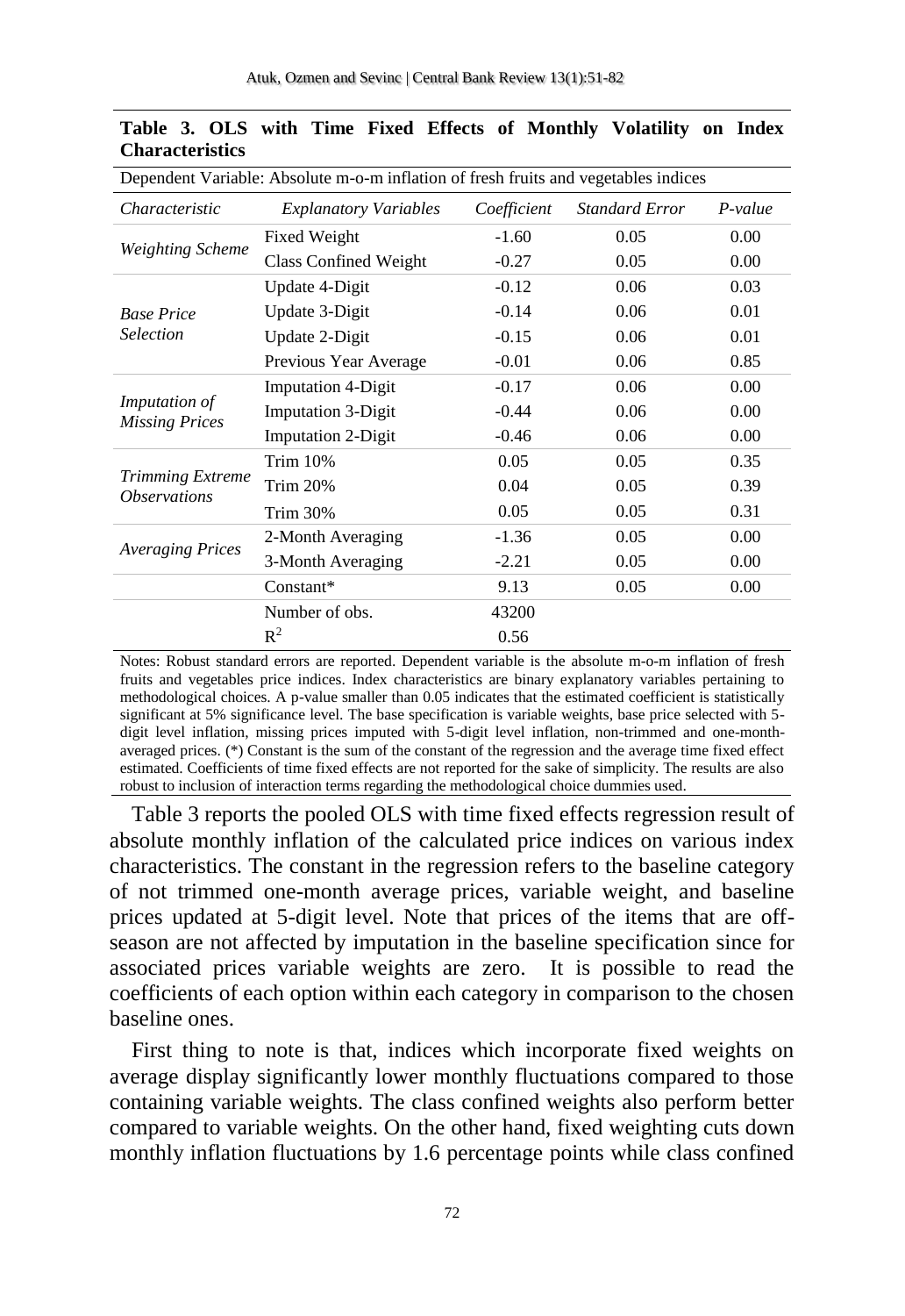weighting reduces the same by 0.27 percentage points on average. This is not surprising since class confined weighting stands at a midpoint between fixed and variable weighting schemes.

Second, when it comes to different base prices, indices that incorporate base prices updated at more aggregated levels are on average less volatile compared to indices incorporating base prices updated with 5-digit inflation (although at low levels of statistical significance). The levels of reduction are similar while updating base prices at 2-digit level inflation achieves the greatest impact. Updating of base prices according to the year-average price estimates a reduction level which is quite low as well as statistically insignificant. Hence, this option clearly is not a good choice in pursuit of reducing the volatility of price indices.

Third, monthly absolute inflation goes down also for price indices in which missing prices are imputed at aggregation levels different than 5-digit. Similar to the pattern observed for base price methods, the size of the impact becomes larger as imputation is made at more aggregated levels. Compared with the baseline specification of 5-digit imputation, imputing prices at 4 digit reduces absolute monthly inflation by 0.17 percentage points while the size of effect rises to 0.46 for imputation at 2-digit.

Fourth, trimming does not lead to a significant change in monthly fluctuations, though the coefficients associated with trimming indicate a positive impact on volatility. In addition to insignificance, the size is also too weak indicating that trimming in that sense does not impose a change on monthly fluctuations of fruits and vegetables series.

Finally, the most prominent index element in terms of reducing monthly volatility of the calculated indices is the averaging of prices for three months instead of one. Using a geometric average of prices over three months mitigates average monthly fluctuations by 2.21 percentage points. Averaging over two months also has a reducing effect (1.36 percentage points), which is only quite below the size of the impact estimated for fixed weights specification.

As a result, when the (implied) volatility measure is taken as absolute monthly rate of changes, the candidate set of seasonal treatment methods improve the indices according to the objective. The best treatment selected by this measure is using *fixed weights, averaging prices over 3 months and imputation and base price updated at 2-digit level*. Trimming is not found to be effective on reducing the monthly volatility of fresh fruits and vegetables index.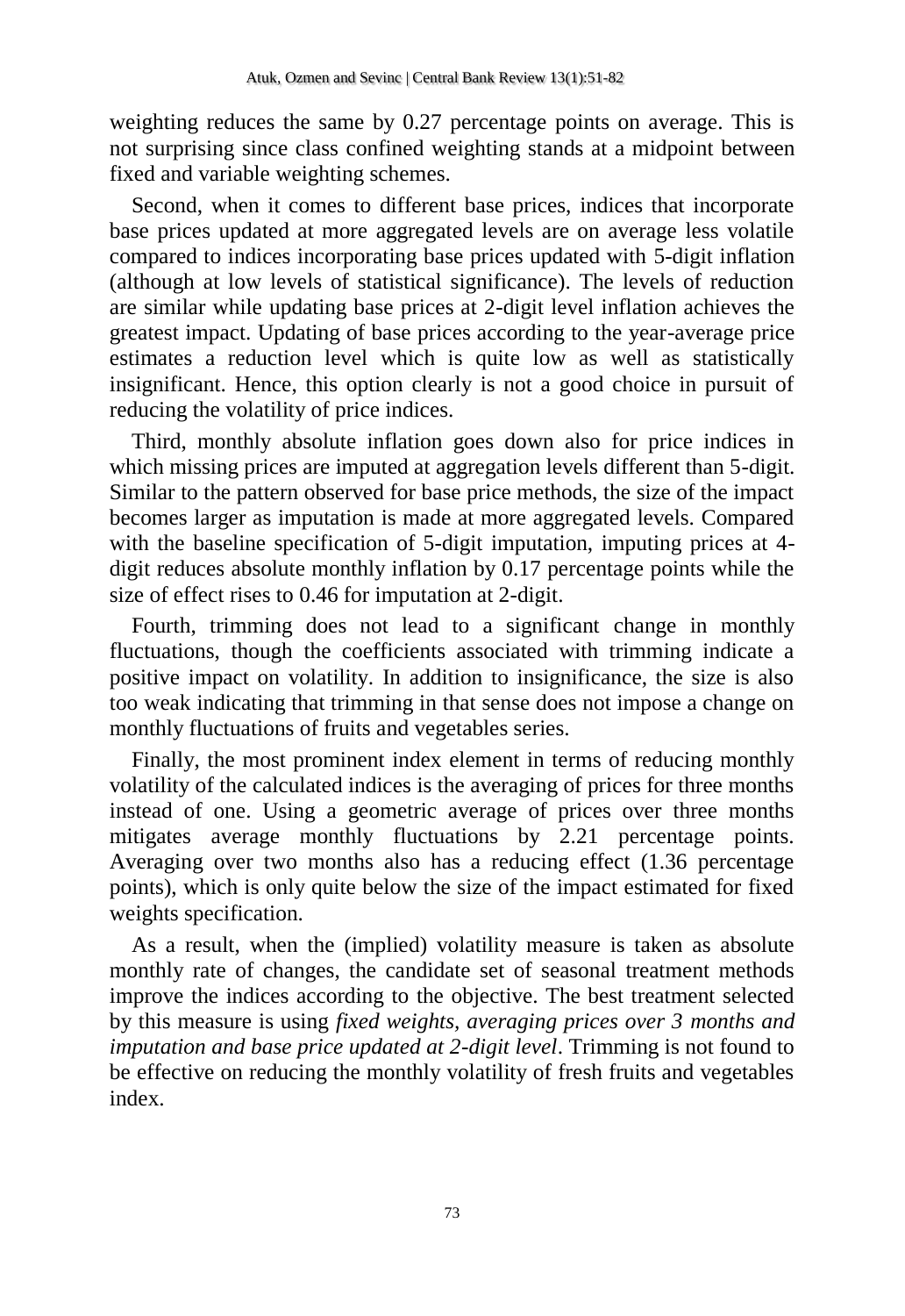# **3.3.2. Contribution of Alternatives to CPI Volatility**

The previous analysis established the determinants of the volatility of monthly changes of the fresh fruits and vegetables prices in terms of different compilation methodologies. There, it is also shown that the volatility of the monthly fresh fruits and vegetables inflation is highly correlated with the volatility of annual CPI inflation, where 720 different CPI series are calculated using alternative fresh fruits and vegetables price indices. This high correlation in fact validates the simultaneous dual objective of seeking less volatile fresh fruits and vegetables prices on one hand, and less volatile annual CPI inflation on the other.

In this part, hence, the issue is to capture how methodological choices on the treatment of fresh fruits and vegetables prices affect the overall volatility of annual consumer inflation. The extent to which the following results coincide with those of the previous analysis will strengthen the conclusions to be made. [Table 4](#page-24-0) reports the regression result of the standard deviations of the annual CPI inflation, calculated with different fresh fruits and vegetables indices, on various methodological choices employed.

The constant in the regression refers to the average volatility of the baseline categorical choices: not trimmed one-month average prices, variable weight, baseline prices updated at 5-digit level, and missing prices imputed at 5-digit level. Therefore, it is possible to read the coefficients of each option within each category in comparison to the chosen baseline index.

First thing to note is that, on average, incorporating fixed weights for the treatment of fresh fruits and vegetables prices significantly lowers the volatility by 0.08 points compared to the use of variable weights. Meanwhile, incorporating class-confined weights, on average yields slightly more volatile CPI inflation than incorporating variable weights. Thus, among three possible weighting schemes, fixed weights stand out as the first option in order to achieve less volatile headline inflation.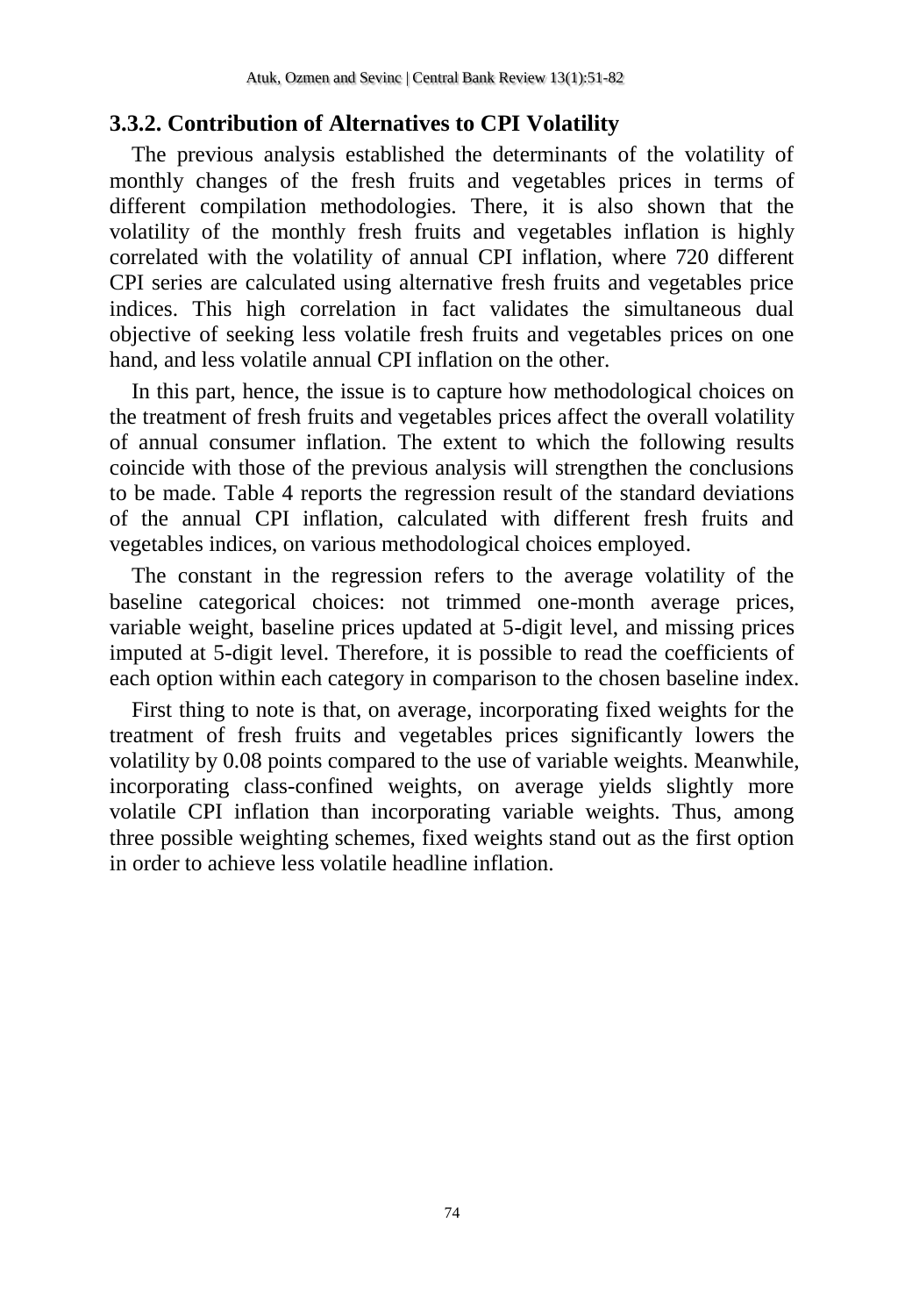| Dependent Variable: Standard deviation of alternative annual CPI inflation |                              |             |                       |           |  |  |  |
|----------------------------------------------------------------------------|------------------------------|-------------|-----------------------|-----------|--|--|--|
| Characteristic                                                             | <b>Explanatory Variables</b> | Coefficient | <b>Standard Error</b> | $P-value$ |  |  |  |
|                                                                            | Fixed Weight                 | $-0.08$     | 0.004                 | 0.00      |  |  |  |
| <b>Weighting Scheme</b>                                                    | Class Confined Weight        | 0.01        | 0.002                 | 0.00      |  |  |  |
|                                                                            | Update 4-Digit               | 0.01        | 0.005                 | 0.21      |  |  |  |
| <b>Base Price</b>                                                          | Update 3-Digit               | 0.08        | 0.005                 | 0.00      |  |  |  |
| Selection                                                                  | Update 2-Digit               | 0.08        | 0.005                 | 0.00      |  |  |  |
|                                                                            | Previous Year Average        | 0.01        | 0.006                 | 0.63      |  |  |  |
| Imputation of<br><b>Missing Prices</b>                                     | <b>Imputation 4-Digit</b>    | 0.01        | 0.004                 | 0.46      |  |  |  |
|                                                                            | <b>Imputation 3-Digit</b>    | 0.02        | 0.004                 | 0.00      |  |  |  |
|                                                                            | <b>Imputation 2-Digit</b>    | 0.02        | 0.004                 | 0.00      |  |  |  |
|                                                                            | <b>Trim 10%</b>              | $-0.02$     | 0.004                 | 0.00      |  |  |  |
| <b>Trimming Extreme</b><br><i><b>Observations</b></i>                      | <b>Trim 20%</b>              | $-0.02$     | 0.004                 | 0.00      |  |  |  |
|                                                                            | Trim 30%                     | $-0.02$     | 0.004                 | 0.00      |  |  |  |
|                                                                            | 2-Month Averaging            | $-0.07$     | 0.003                 | 0.00      |  |  |  |
| <b>Averaging Prices</b>                                                    | 3-Month Averaging            | $-0.12$     | 0.003                 | 0.00      |  |  |  |
|                                                                            | Constant*                    | 2.41        | 0.006                 | 0.00      |  |  |  |
|                                                                            | Number of obs.               | 720         |                       |           |  |  |  |
|                                                                            | $R^2$                        | 0.81        |                       |           |  |  |  |

<span id="page-24-0"></span>

|                        |  | Table 4. OLS Regression of Annual CPI Inflation Volatility on Index |  |  |  |  |
|------------------------|--|---------------------------------------------------------------------|--|--|--|--|
| <b>Characteristics</b> |  |                                                                     |  |  |  |  |

Notes: Robust standard errors are reported. Dependent variable is standard deviation of the alternative annual CPI inflations. Index characteristics are binary explanatory variables pertaining to methodological choices. A p-value smaller than 0.05 indicates that the estimated coefficient is statistically significant at 5% significance level. The base specification is variable weights, base price selected with 5-digit level inflation, missing prices imputed with 5-digit level inflation, non-trimmed and one-month-averaged prices. The results are also robust to inclusion of interaction terms regarding the methodological choice dummies used.

Second, when it comes to different base prices, indices that incorporate base prices carried forward at 2 and 3-digit level are, on average, 0.08 points more volatile than those indices incorporating base prices updated with 5 digit inflation. Whereas, carrying forward with 4-digit inflation or using average prices of the previous year as the base price provide statistically the same level of volatility as of updating with 5-digit inflation.

Third, price indices in which missing prices of fresh fruits and vegetables are imputed at more aggregated levels are on average more volatile. For instance, imputation at 2-digit level increases the volatility of headline inflation by 0.02 points in comparison to imputation at 5-digit level.

Fourth, trimming the extreme price observations at the months of first entry to the basket helps reduce the volatility of the headline consumer inflation. As seen from the results, trimming 10, 20 or 30 percent of the extreme prices in such periods, compared to not trimming, reduce the volatility by 0.02 points on average. Recalling the fact that number of price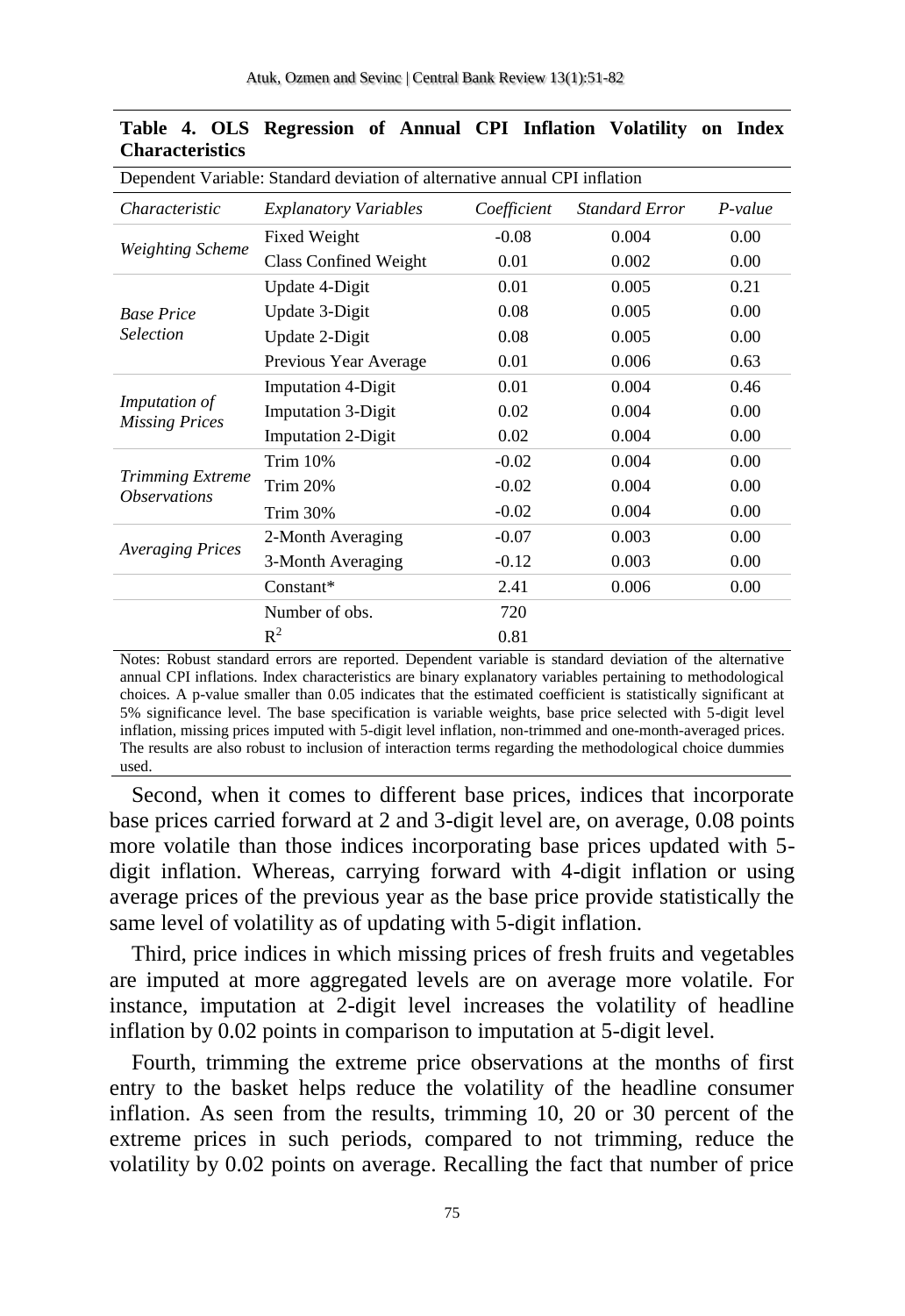observations considered in this study is rather limited compared to what is available to the official authority, the results suggest that there may a room for further improvement for trimming the extremely high entry prices with much larger dataset.

Finally, averaging the fresh fruits and vegetables prices over periods longer than a month significantly reduces the overall volatility of the headline inflation. For instance, averaging prices over three months brings in a reduction of 0.12 points in the volatility of CPI inflation. Given that the coefficient of averaging over three months is higher than that of averaging over two months in absolute terms indicates that longer the averaging period, lower the headline inflation's variability will be.

### **3.3.3. Optimum Combination of Alternatives / Method Selection**

Previous sections described how volatility of the individual fresh fruits and vegetables price indices and CPI is affected by index characteristics. In this section, combining the findings of the two analyses, the optimum mix of alternatives is discussed.

The common results of the two analyses reveal that using fixed weights and prices averaged over longer periods decrease the monthly (implied) volatility of fresh fruits and vegetables index and the volatility of the overall annual CPI inflation significantly. Noting that these two choices are essential to achieve considerable improvement in terms of volatility, the results provide mixed evidence on the effect of other methodological choices on reducing volatility. Trimming is found to be insignificant in reducing the monthly volatility of the fresh fruits and vegetables index. This can be explained by the definition of the special trimming methodology employed, i.e. trimming in periods when the product is first introduced in the index. Since, for periods after the introduction of the product in the index it is not applied, trimming is found to be insignificant in reducing monthly volatility. On the other hand, the finding that trimming significantly reduces the volatility of the annual CPI inflation marks the importance of outlier treatment. The results put forward the usefulness of trimming, especially when working with the broader official data set. On the other hand, the use of inflation at aggregated indices which is found significant in base price selection and price updating in the panel analysis of monthly volatility is found to be insignificant on the overall year-on-year volatility of the CPI. The factors, which are influential on the monthly inflation volatility being non-significant on the year-on-year volatility of the CPI, can be attributed to the cancelling-out effect of the use of year-on-year change. That is, the impact of base year selection and the price imputation options on the monthly indices of the two consecutive years do not differ significantly.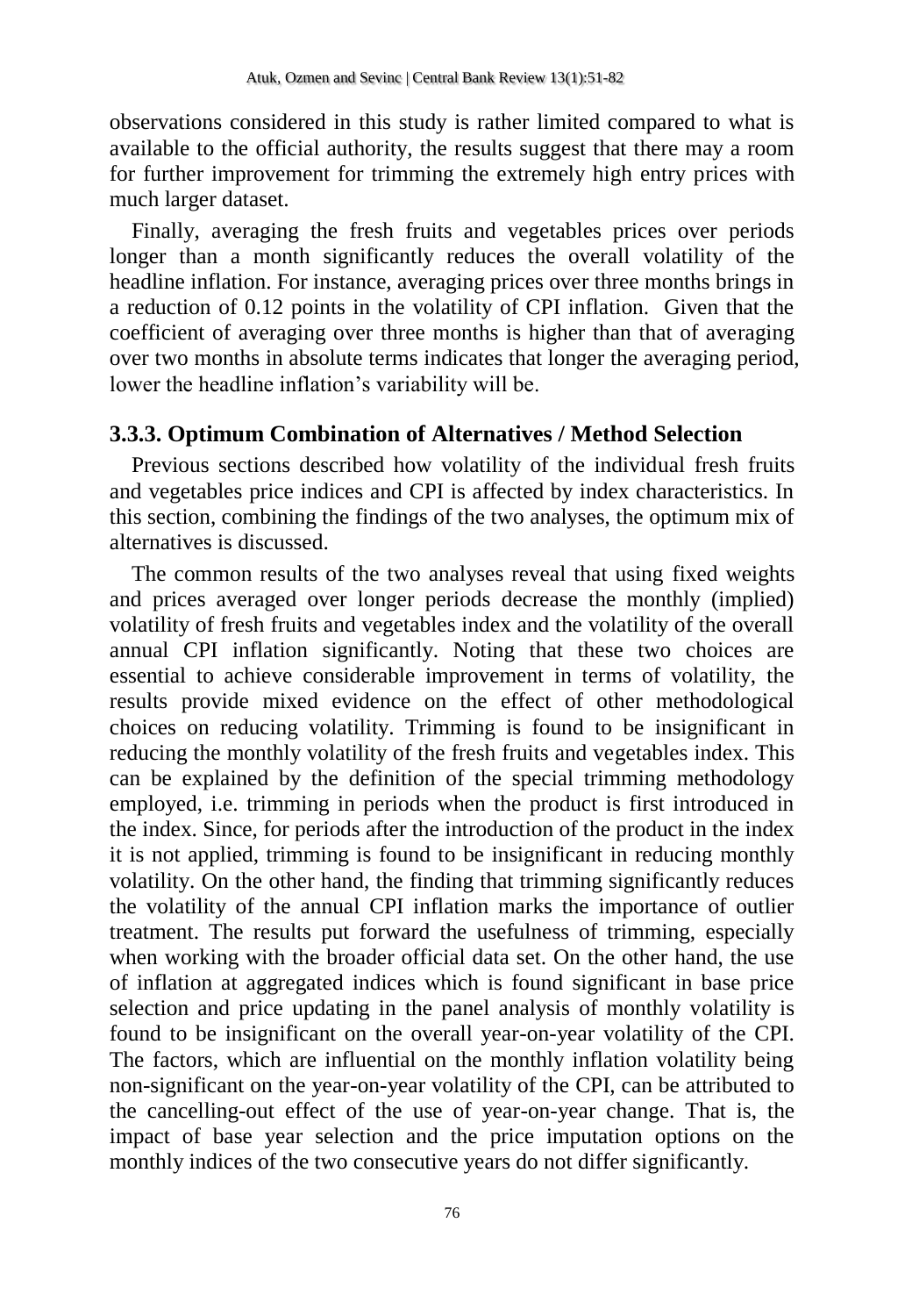The main lesson from this analysis is that the use of fixed weights and prices averaged over longer periods are the main contributors of reduced volatility. The other categories of base price selection, imputation of missing prices and treatment of extreme prices/trimming have minor and mixed effects on volatility. However, the fact that some of these choices help reduce volatility in certain cases justifies the need to concentrate on these choices with a larger data set as in the official index.

**Figure 5. Size of Unpredictability of the Fresh Fruit and Vegetables Indices**



Note: Authors' calculations. The size of unpredictibilty is measured as the standard deviation of the residuals for each price index when estimated as univariate time series models.

The results clearly show that using fixed weights and averaging prices for 3 months are the main determinants of a smoother inflation. In other words, these options are the most efficient factors for reducing the unpredictability of the fresh fruits and vegetables prices. Pursuing a simple analysis would clearly reveal this finding.<sup>7</sup> If the fresh fruits and vegetables price index is estimated as a univariate time series model, the standard deviation of the residuals of the model can be interpreted as the size of the unpredictable part (or the shocks) of the fresh fruits and vegetables prices. Hence, if we estimate the same univariate model for all 720 series and compare the standard deviations of the residuals, we can induce how efficient the methodological choices are for reducing the unpredicted part of the series. Figure 5 shows the size of the standard deviations of the shocks of the fresh fruits and vegetables price indices. <sup>8</sup> The result is that the indices incorporating fixed weights and three-month averaged prices have the

 $\overline{\phantom{a}}$ 

 $7$  We thank the anonymous referee for raising this suggestion.

 $8$  All the fresh fruits and vegetables prices indices are modeled as AR(2) and the standard deviation of the errors are stored. The figure shows that standard deviation for all 720 series. The superiority of fixed weights and three month averaging is robust under other univariate specifications.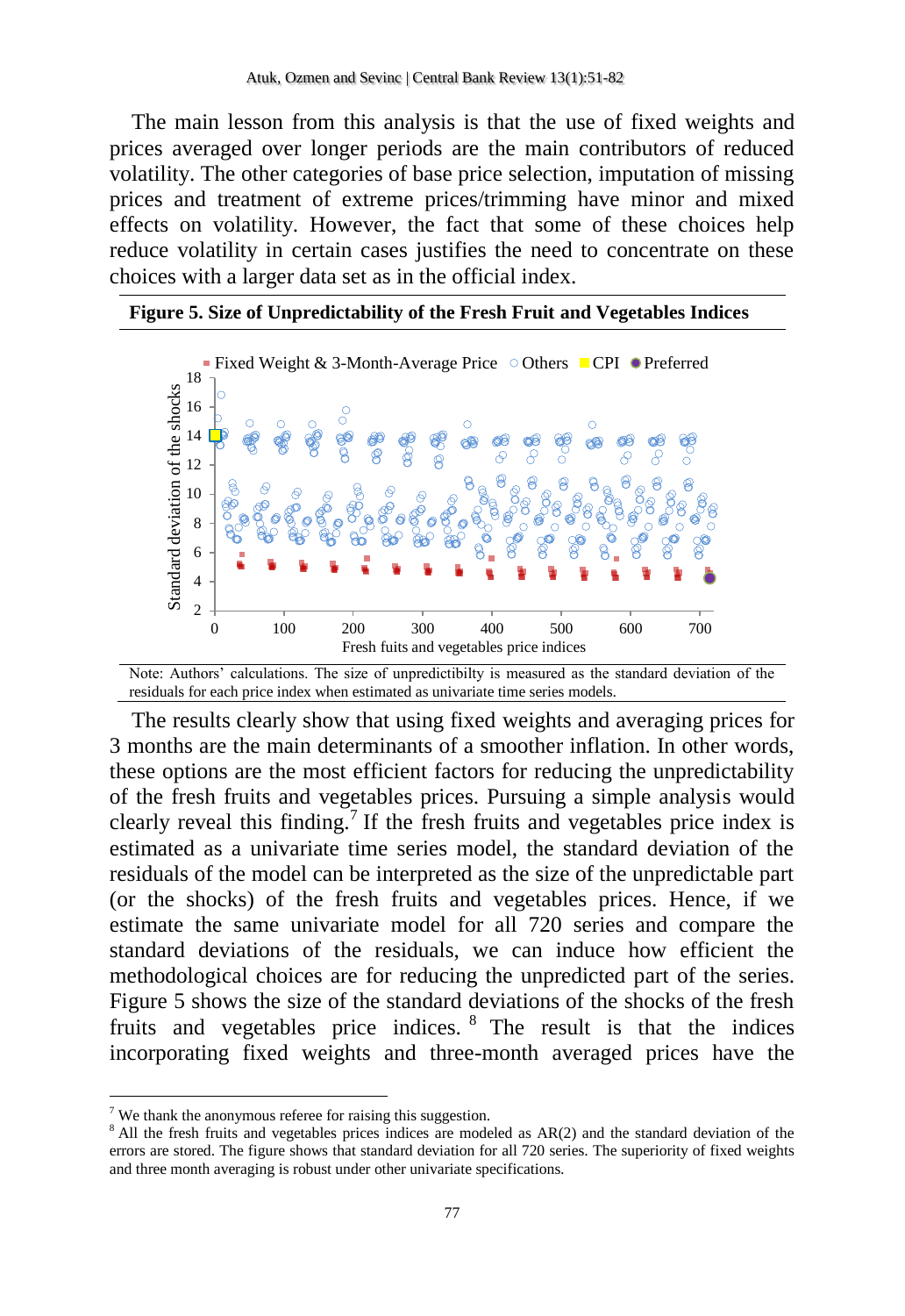lowest unpredictable part in comparison to indices calculated with other combinations of weighting scheme and price averaging. It is evident that the majority of the improvement in reducing volatility comes from fixed weights and three-month averaged prices. Once these two options are set, other methodological choices marginally contribute to reduce volatility. Hence, the choice among those depends on the nature of the available dataset.

As a result, fixed weights and averaging prices for 3 months should be included in the preferred combination of methods. Although their effects are limited, we include 30 percent trimming, 2-digit imputation of missing prices and base price updates in order to let the reader visualize the index which is subject to most intensive treatment compared to the original one. In fact, this most intensive treatment is also the one yielding the minimum unpredictable part as depicted in Figure 5, and marked as preferred. Hence, this combination can be considered as the optimum one given the data in hand. Figure 6 shows the original and the treated (with preferred combination) indices for fresh fruits and vegetables in terms of monthly inflation.





From this picture two features introduced by new methods set are worth noting. First, monthly fluctuations of fresh fruit and vegetables prices display a more limited pattern. Second, the treated index reveals the seasonal pattern of fresh fruit and vegetables prices. Prices start at very high levels in the beginning of the year perhaps due to harsh winter conditions then gradually pace down and decrease as temperature rises. Moving seasonality is also exposed in treated such that the months of peaks and dips of monthly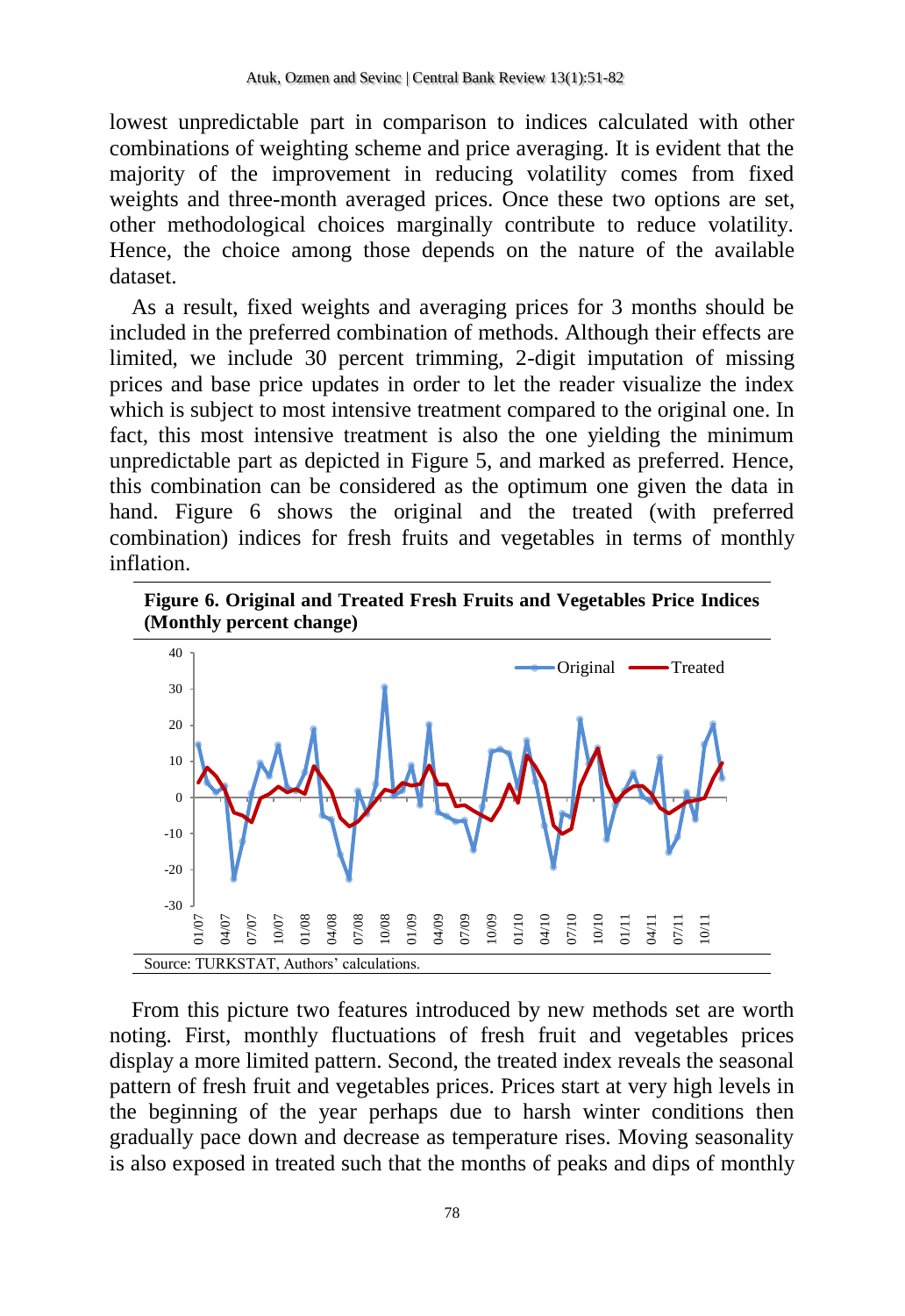inflation change every year. On these grounds the preferred method selection shows a significant improvement in filtering out seasonal irregularities. This fact is also evident from the findings of the seasonal adjustment treatment.<sup>9</sup> While, for the full sample considered, no identifiable seasonality is found in the original fresh fruits and vegetables price index, indices incorporating fixed weights and 3-month averaged prices are subject to identifiable seasonality.

It should be noted once again that the purpose of the empirical section of the study is to identify the methodological options that help reduce the volatility of fresh fruits and vegetable prices. As discussed above, some options have marginal effects and their validity should be tested given an objective. Thus in this section the relevant index satisfying the condition of the lowest unpredictable part is presented in comparison with the official CPI. This study takes a purely empirical stance focusing on the relevance of available options in the literature for reducing volatility. Clearly, the feasibility of each option depends on the nature of the price index and the objectives of the data collectors.

### **3.3.4. Big picture: Effects on Headline Inflation**

Throughout the analysis it has been emphasized that the ultimate aim of the study is to explore better methodological choices for dealing with strongly seasonal items in order to reduce the volatility, without distorting the general trend of headline inflation. As argued, the strong seasonality in fresh fruits and vegetables prices with its unpredictable nature is the main source of volatility in the CPI. Hence, it is of great relevance and importance to check whether the findings of this empirical analysis fulfill the required task.

Even though the fresh fruits and vegetables price index is the most volatile portion, it only constitutes around 5% of the CPI. With this in mind, conceptually it is expected that using fresh fruits and vegetables indices calculated with different specifications will only reduce the variability of the headline inflation, while keeping its trend almost unchanged. To check this claim, the headline (CPI) inflation is plotted with the annual inflation of the index (CPI\*) in which the fresh fruit and vegetables price is calculated with the preferred specification discussed in the previous section, i.e. fixed weights, 3-month averaged prices, 30% trimmed at the months of entry, base price and missing prices are carried forward with 2-digit level inflation. Two year-on-year inflation series are presented in Figure 7.

 $\overline{a}$ 

 $9$  This seasonal adjustment analysis is run through Demetra+ package.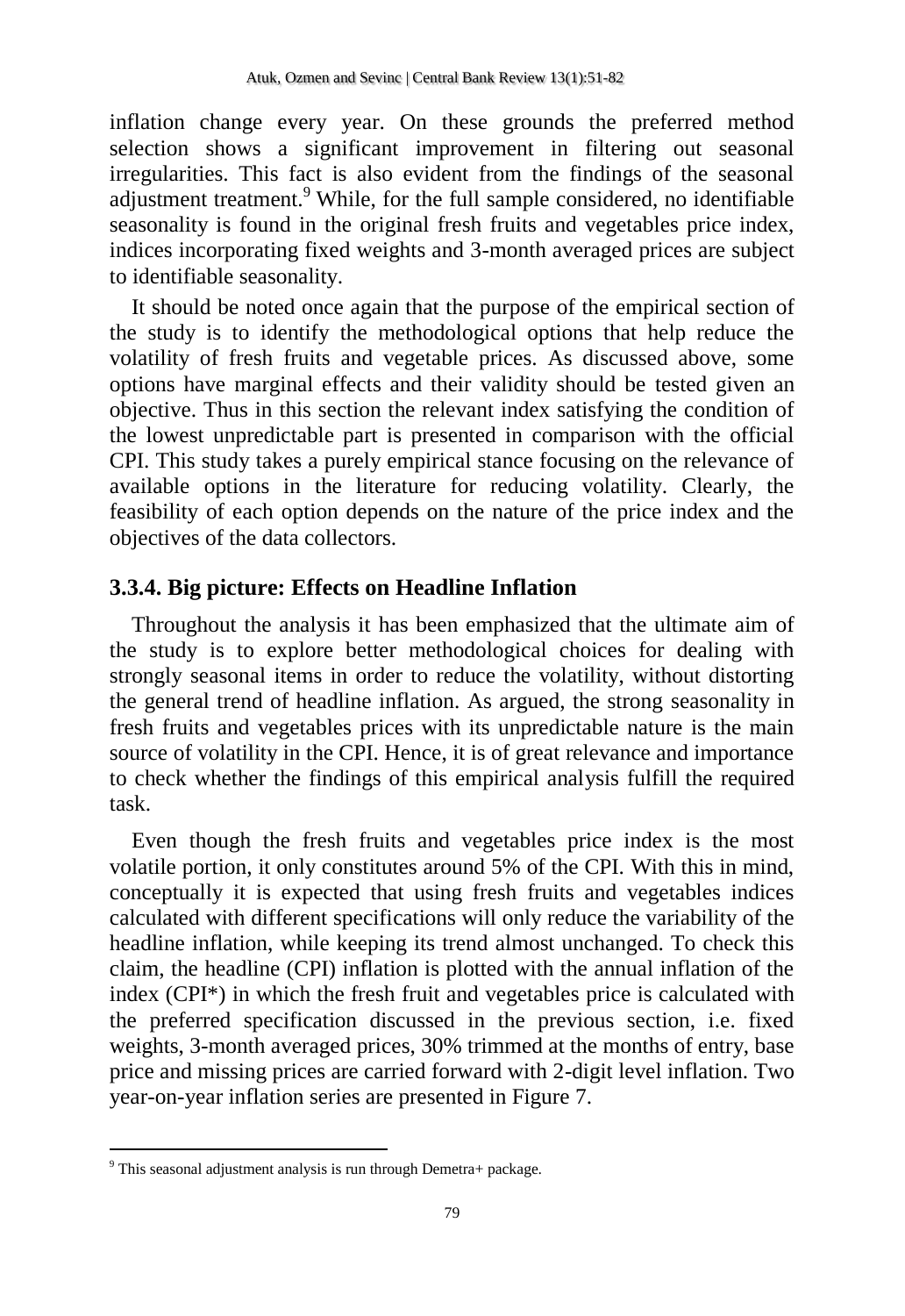The very first thing to note is that the main trends of both series are quite similar. Second, as expected the CPI\* follows a smoother pattern than the headline CPI. These two observations reveal that designing alternative calculation methodologies can smooth out headline inflation without distorting its main trend, hence justify the efforts spent on methodological issues.



Thinking on methodological issues aims not only to produce smoother inflation series, but also to search for possible welfare gains. As experienced in Turkey, annual inflation can jump in a disproportionate and economically not justifiable way at times owing to the jumps in fresh fruits and vegetables prices. For instance, in May 2011 alone, the annual inflation jumped by about 2 percentage points in this manner. A two-point jump in annual inflation at once is not an issue to be ignored at all, even though its source is known to be fresh fruits and vegetables. Before anything, such a jump might distort the expectations and the level of confidence in the economy, which may bring along significant welfare costs. The cost of this extra inflation can be quite high. Even at a micro scale, for instance, since most of the rents are adjusted in accordance with the recent annual inflation, at each period contracts are updated with an extra premium over the inflation that could have been observed with proper methodological choices.

### **4. Conclusion**

Treatment of seasonal products becomes an issue of concern for economists when deviations of seasonally adjusted CPI disproportionately reflect the effect of seasonal variations, which mainly originate from the assumptions underlying the methodology in use. In case of Turkey, in addition to high volatility, fresh fruits and vegetables prices are capable of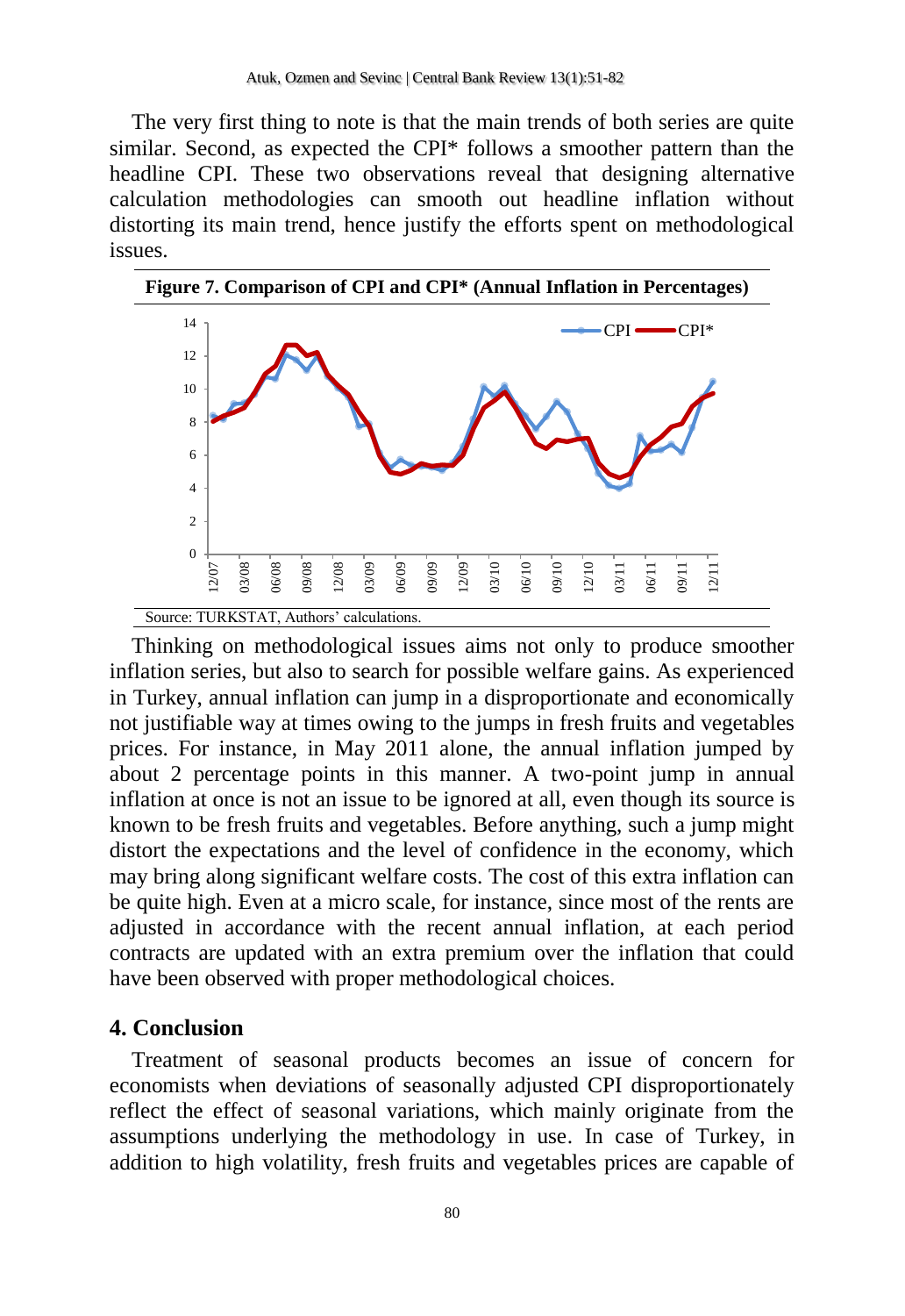contributing as much as two additional percentage points to the annual inflation in a single month. Consequently, it is economically relevant to quantify the impact of the treatment methodology for seasonal products on inflation volatility. Furthermore this issue turns into a policy concern in a country where announced monetary policy framework is inflation targeting.

It is well known that the high volatility of fresh product prices in Turkey stems from the associated market and production structure. The structural reforms require multi-dimensional micro level policies and a considerable amount of time to have an effect on minimizing price fluctuations. The relatively blur component of observed volatility is the one coming from methodological choices. This study aims to explore and quantify the extent of improvement introduced by a combination which consists of basic and widely used methods in price index literature over the current methodological choices. For this, the study draws on an extensive data set capable of representing the official CPI for fresh fruits and vegetables.

The results confirm that methodological choices are responsible for a significant fraction of the volatility in the fresh fruits and vegetables price index. The main lesson from this analysis is that the use of fixed weights and prices averaged over longer periods are the main contributors of reduced volatility. The other categories of base price selection, imputation of missing prices and treatment of extreme prices/trimming have minor and mixed effects on volatility. However, the fact that some of these choices help reduce volatility in certain cases justifies the need to concentrate on these choices with a larger data set as in the official index.

In sum, the results of the study reveal that modifying the way seasonal products are treated in CPI can significantly improve the outlook of the aggregate price indicator. This promising and yet striking result provides the motivation for exploring the room for methodological improvement in seasonal products treatment using the national statistical database, in order to test the validity of the points raised in the study.

### **References**

- Atuk, O. and O. Sevinc, 2010, ["Fixed and Variable Weighting Approaches in CPI: An](http://www.tcmb.gov.tr/research/ekonominotlari/2010/eng/EN1015eng.php)  [Application to Fresh Fruit and Vegetable Prices for Turkey"](http://www.tcmb.gov.tr/research/ekonominotlari/2010/eng/EN1015eng.php) (in Turkish), *Central Bank of Turkey Economic Notes* No. 10/15.
- Başkaya, Y. S., Gürgür, T. and Öğünç, F. 2008, "Küresel Isınma, Küreselleşme ve Gıda Krizi - Türkiye'de İşlenmiş Gıda Fiyatları Üzerine Ampirik bir Çalışma" *Central Bank Review* 8(2):1-32.
- Finkel, Y., A. Rakhmilevich and V. Roshal, 2007, "Different Approaches to the Treatment of Seasonal Products: Tests on the Israeli CPI" *presented at the 10th Ottawa Group Meeting, Ottawa* October 9-12, 2007.